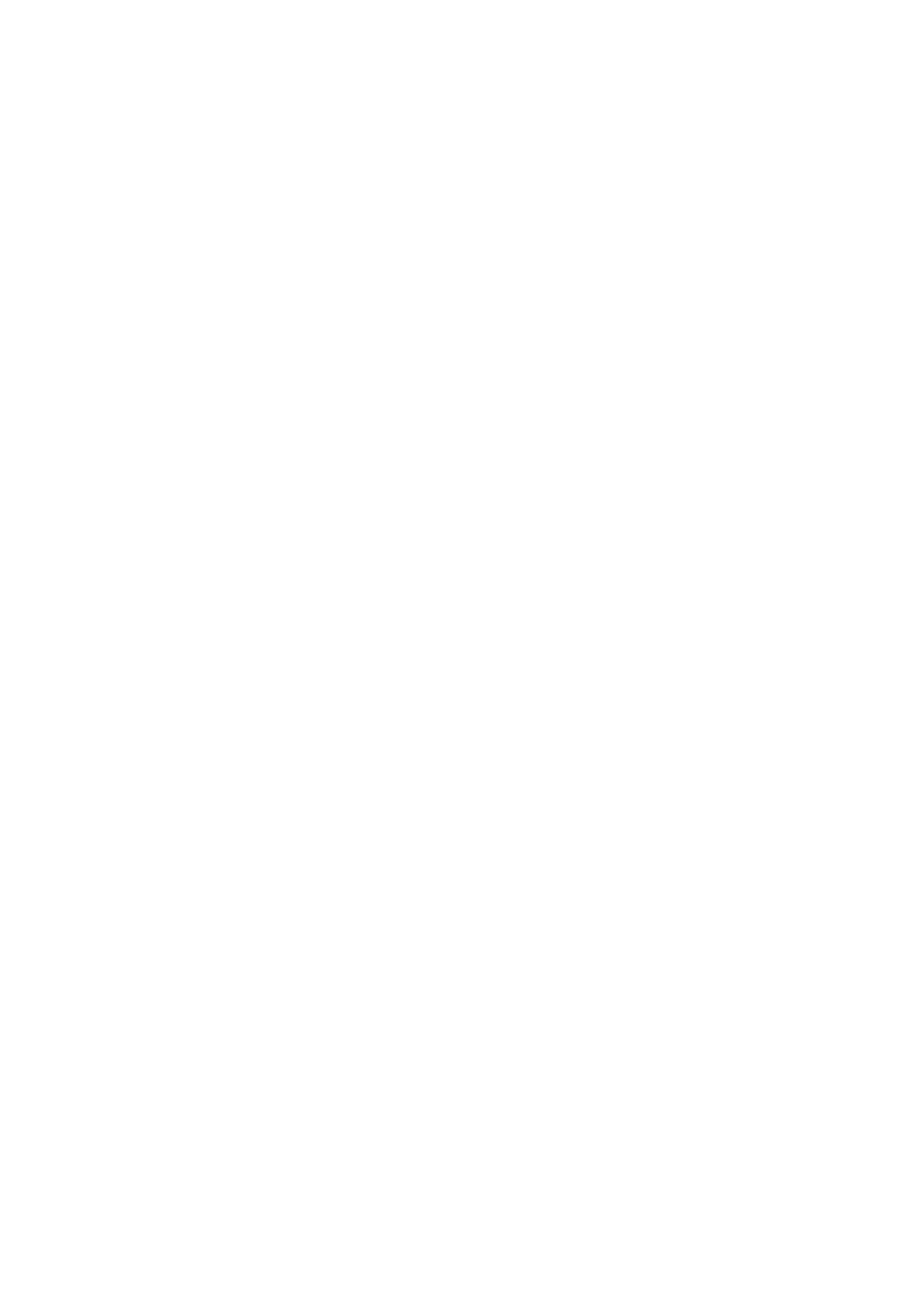

# **IMMIGRATION ACT**

# **Arrangement of Sections**

| <b>Section</b> |                                                                         |    |
|----------------|-------------------------------------------------------------------------|----|
| $\mathbf{1}$   |                                                                         |    |
|                | <b>PART I - PRELIMINARY</b>                                             | 5  |
| $\overline{2}$ |                                                                         |    |
|                | PART II - APPOINTMENT AND POWERS OF IMMIGRATION                         |    |
|                | <b>OFFICERS</b>                                                         | 7  |
| 3              |                                                                         |    |
| $\overline{4}$ |                                                                         |    |
| 5              |                                                                         |    |
|                | <b>PART III - ENTRY INTO THE KINGDOM</b>                                | 9  |
| 6              |                                                                         |    |
| 7              |                                                                         |    |
| 8              |                                                                         |    |
|                | <b>PART IV - RE-ENTRY PERMITS</b>                                       | 12 |
| 9              |                                                                         |    |
| 10             |                                                                         |    |
| 11             |                                                                         |    |
| 12             |                                                                         |    |
|                | <b>PART V - PROCEDURE ON ARRIVAL IN THE KINGDOM</b>                     | 15 |
| 13             | Vessel to proceed to authorised port of entry or other place ordered by |    |
|                |                                                                         |    |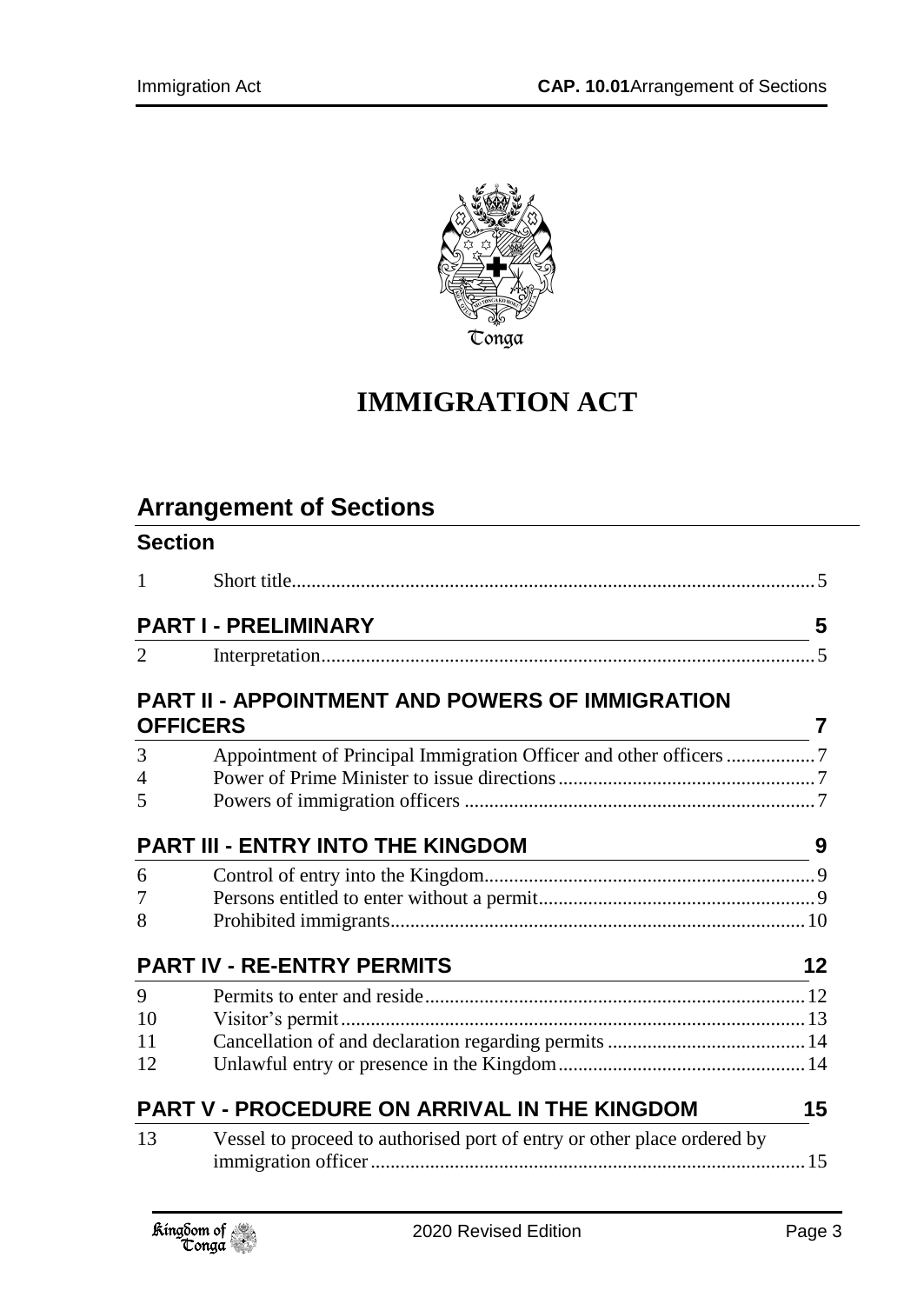| Persons not to board or leave vessel until examination completed15       |
|--------------------------------------------------------------------------|
| Prohibition of disembarking from or boarding ships without permission of |
|                                                                          |
|                                                                          |
|                                                                          |
|                                                                          |
|                                                                          |
|                                                                          |

### **PART VI - [REMOVAL OF UNLAWFUL IMMIGRANTS FROM THE](#page-18-1)  [KINGDOM](#page-18-1) 19**

| 21 |  |
|----|--|
| 22 |  |
| 23 |  |
| 24 |  |
| 25 |  |
| 26 |  |
| 27 |  |
| 28 |  |
|    |  |

### **PART VII - [MISCELLANEOUS](#page-21-0) 22**

| 29 | No suit for damages for things done in good faith under this Act 22 |  |
|----|---------------------------------------------------------------------|--|
| 30 |                                                                     |  |
| 31 |                                                                     |  |
| 32 |                                                                     |  |
| 33 |                                                                     |  |
| 34 |                                                                     |  |
| 35 |                                                                     |  |
| 36 |                                                                     |  |
| 37 |                                                                     |  |
| 38 |                                                                     |  |
|    |                                                                     |  |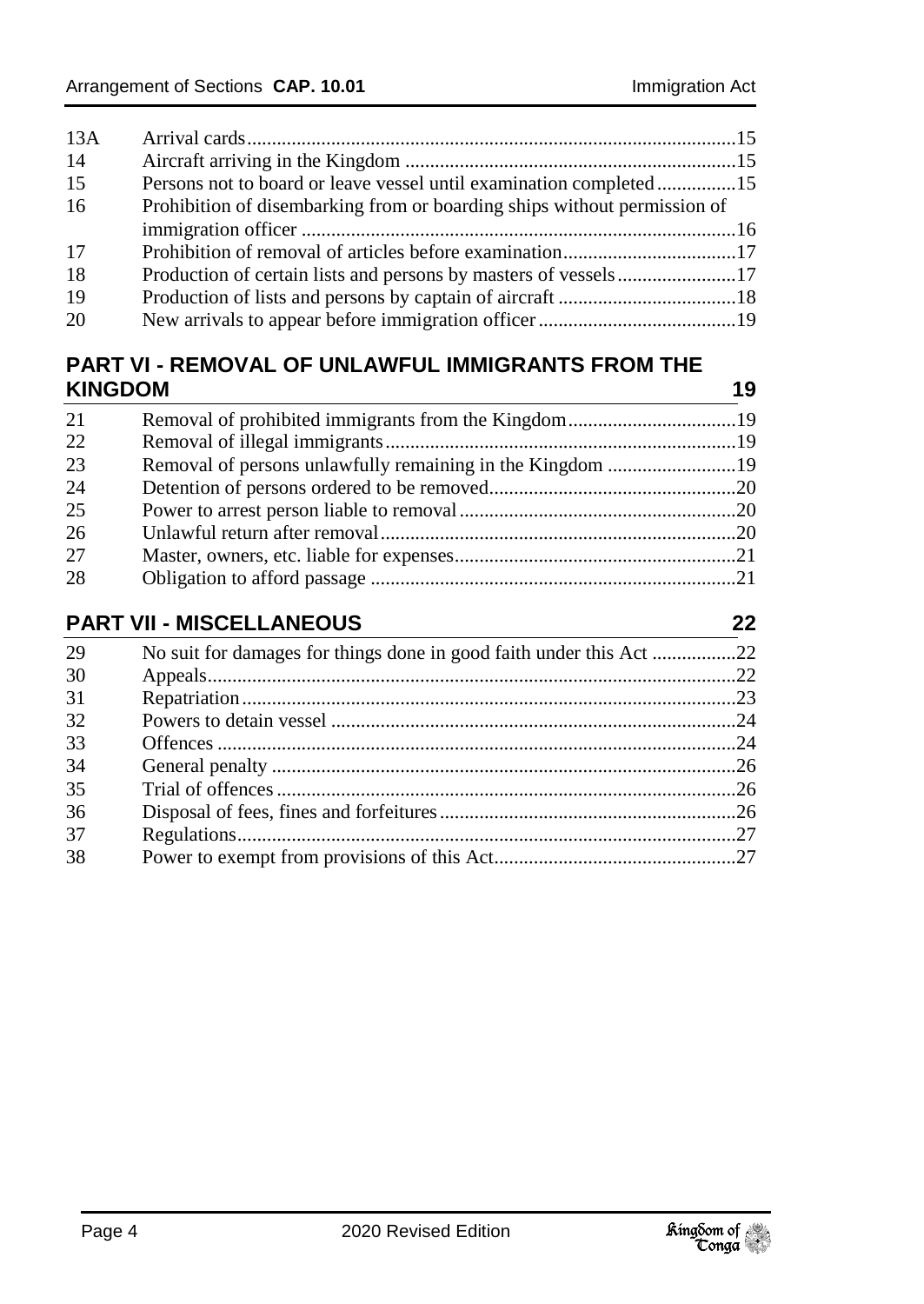

# **IMMIGRATION ACT**

### **AN ACT TO MAKE BETI'ER PROVISION FOR THE CONTROL OF IMMIGRATION**<sup>1</sup>

Commencement [31st March 1970]

#### <span id="page-4-1"></span><span id="page-4-0"></span>**1 Short title**

This Act may be cited as the Immigration Act.

## **PART I - PRELIMINARY**

#### <span id="page-4-2"></span>**2 Interpretation**

In this Act, unless the context otherwise requires —

"**arrival card**" means an arrival card in the form approved by the Principal Immigration Officer and notified to any airline carrying passengers into the Kingdom to be completed by any person disembarking in the Kingdom, and furnished to the Immigration Officer under section 20;**<sup>2</sup>**

"**authorised port of entry**", "**authorised airport**" means a sea port or an airport notified by the Prime Minister in the Gazette to be an authorised port of entry for the purposes of this Act, and until otherwise notified includes Fua'amotu Airport, Nuku'alofa Harbour, Lifuka Harbour Ha'apai, Neiafu Harbour Vava'u, and Niuatoputapu Harbour;

"**child**" means a legitimate or legitimated child or a stepchild or, in relation to its mother, an illegitimate child; and —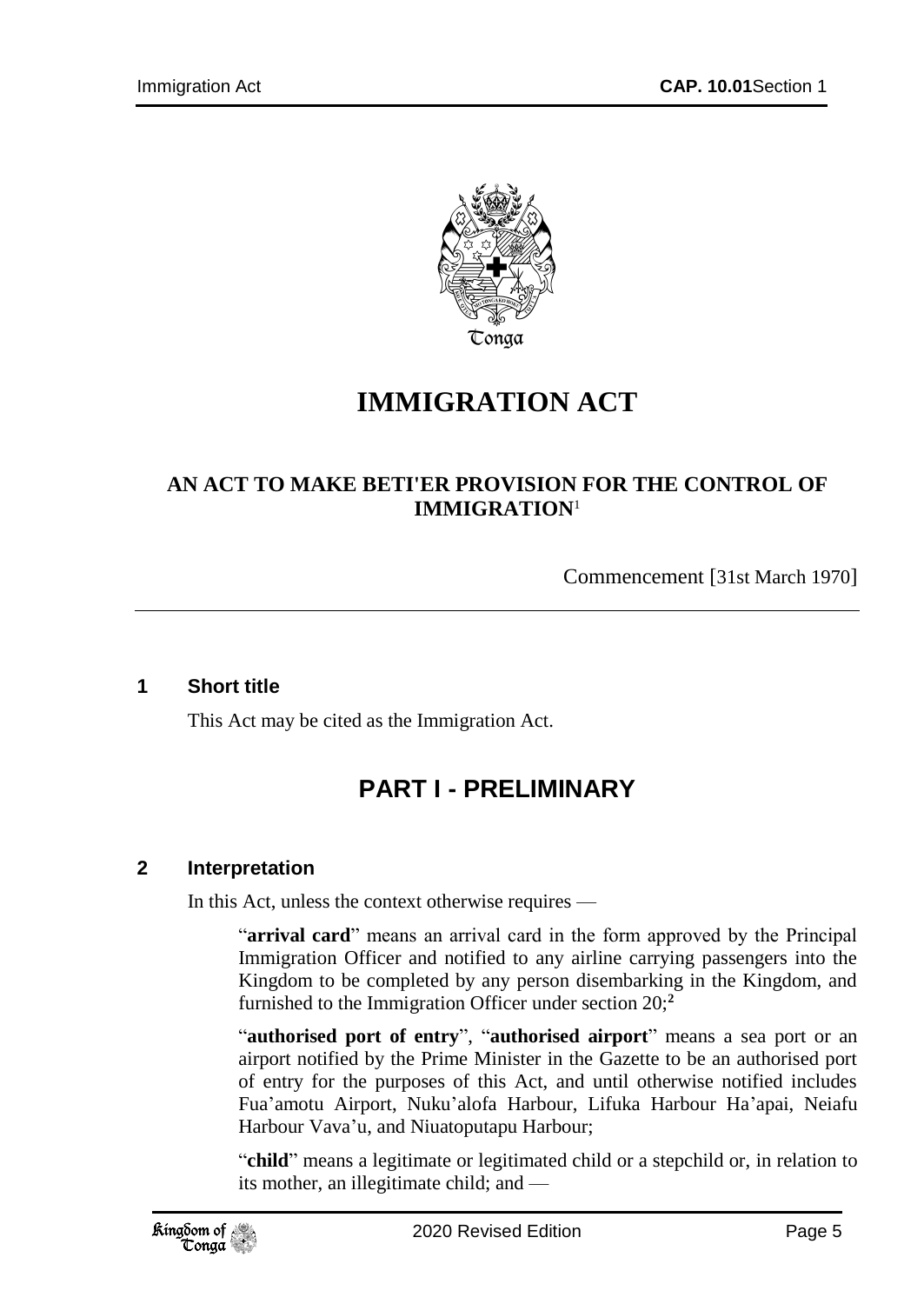- (a) except for the purposes of section  $7(1)(i)$  of this Act includes an adopted child, having been adopted in a manner recognised by law;
- (b) for the purposes of that paragraph includes such an adopted child as aforesaid, but only if —
	- (i) it was adopted in the Kingdom; or
	- (ii) it was adopted prior to the first entry into the Kingdom of its adoptor or adoptors;

"**crew**" includes every seaman on a vessel, and every person employed in the operation of an aircraft or in any service rendered to the crew or passengers of such aircraft while in flight;

"**entry**" means —

- (a) in the case of a person arriving by sea, disembarking in Tonga from the vessel in which he arrives; and
- (b) in the case of a person arriving by air at an authorised airport, leaving the precincts of such airport; and
- (c) in the case of a person arriving by any other means, being within the territorial jurisdiction of the Kingdom:

Provided that it shall not include in any case an entry made for the purpose of complying with this Act or an entry expressly or impliedly sanctioned by an immigration officer for the purpose of any inquiry or detention under the provisions of this Act or, until the expiry of 7 days, an entry caused solely by stress of weather or the condition of a ship or aircraft;

"**family**" means wife and children under 18 years of age;

"**immigration officer**" means an immigration officer appointed under the provisions of section 3 of this Act, and includes the Principal Immigration Officer;

"**Kingdom**" means the Kingdom of Tonga;

"master" means in relation to a vessel, any person (except a pilot or Harbour Master) having for the time being control or charge thereof and in relation to an aircraft the captain thereof;

"**passenger**" means any person carried in a vessel or aircraft, other than the members of the crew;

"**permit**" includes any kind of permit or authorisation issued under the provisions of this Act;

"**Principal Immigration Officer**" includes an immigration officer to whom the Principal Immigration Officer has lawfully delegated powers under section 3 of this Act;

"**prohibited immigrant**" means a person declared to be a prohibited immigrant under section 8 of this Act;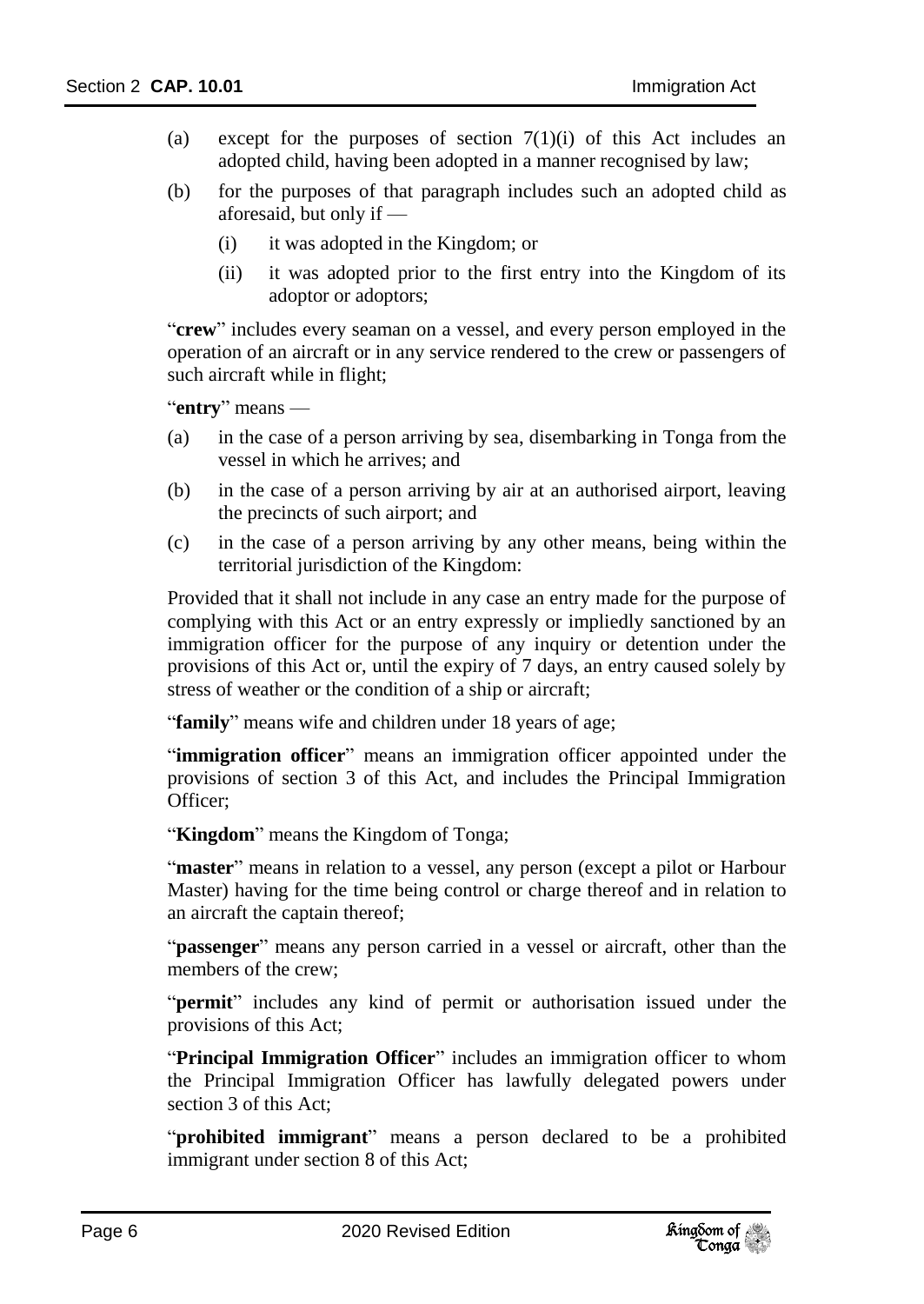"**seaman**" means an officer or member of the crew of a vessel;

"**vessel**" includes any ship or boat or other description of floating craft used in navigation;

"**visitor**" means a person arriving in the Kingdom for an intended stay of any period not exceeding 6 months.

### <span id="page-6-0"></span>**PART II - APPOINTMENT AND POWERS OF IMMIGRATION OFFICERS**

#### <span id="page-6-1"></span>**3 Appointment of Principal Immigration Officer and other officers**

- (1) The Prime Minister may, with the consent of Cabinet, appoint a Principal Immigration Officer and such other immigration officers as he may consider necessary for the proper carrying out of the provisions of this Act.
- (2) The Principal Immigration Officer may delegate in writing all or any of his powers, functions or duties under the provisions of this Act or of any regulations made thereunder, either generally or in any area in the Kingdom, or for such periods or purposes as he may specify, to any immigration officer, and may at any time revoke or vary any such delegation:

Provided that no such delegation shall be deemed to divest the Principal Immigration Officer of all or any of his powers, functions or duties, and he may, if he thinks fit, exercise and perform such powers, functions and duties, notwithstanding the fact that he has so delegated them.

#### <span id="page-6-2"></span>**4 Power of Prime Minister to issue directions**

The Prime Minister with the consent of Cabinet may from time to time give the Principal Immigration Officer directions, not inconsistent with the provisions of this Act or of any regulations made thereunder, as to the exercise of any powers, discretions or functions or the performance of any duties under this Act or any regulations made thereunder and the Principal Immigration Officer and all other immigration officers shall comply with all such directions.

#### <span id="page-6-3"></span>**5 Powers of immigration officers**

- (1) For the purpose of exercising his powers and functions and carrying out his duties under this Act, any immigration officer may —
	- (a) without a search warrant, enter upon or into and search any ship, aircraft or vehicle in the Kingdom;
	- (b) interrogate any person who desires to enter the Kingdom, or any person whom he has reasonable grounds for believing to be a prohibited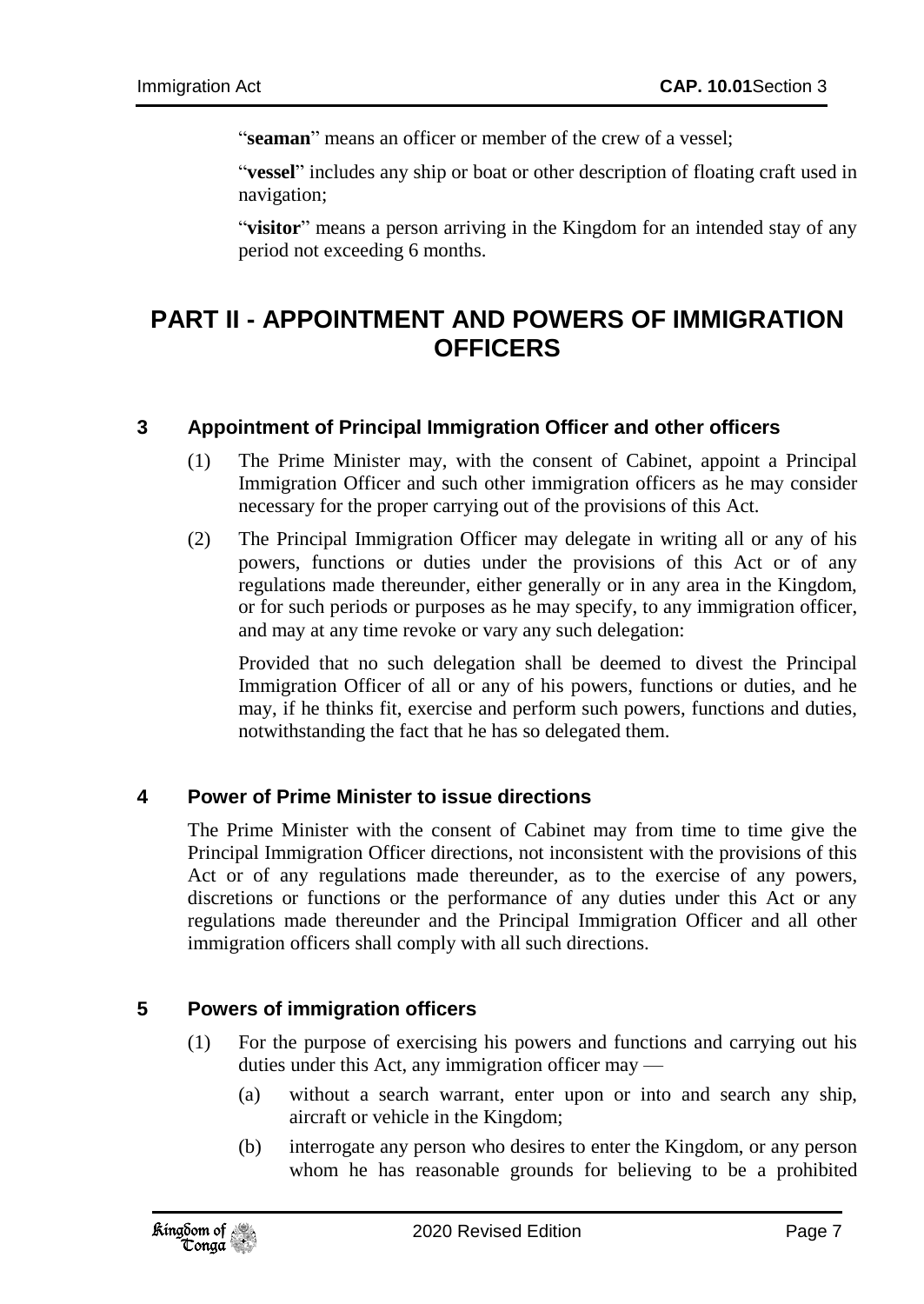immigrant, or any person applying for extension of a permit or for exemption, or any person whom he reasonably believes can give material information regarding any such person as aforesaid, and may require any such person to produce such documents in his possession as may be necessary to enable the immigration officer to carry out his duties under this Act;

- (c) require any person who desires to enter or leave the Kingdom to make and sign any prescribed form of declaration;
- (d) require any person who desires to enter the Kingdom to submit to be examined by a Government medical officer, and to undergo, and to assist in the carrying out of, any test or investigation which such Government medical officer may require.
- (2) If any immigration officer has reasonable cause to suspect that any person has committed an offence against this Act or any regulations made thereunder, or that the presence of any person in the Kingdom is unlawful, he may arrest such person without a warrant:

Provided that where the person arrested is a person whom the immigration officer has reasonable cause to suspect of being a prohibited immigrant and such person is a passenger or seaman on a ship, he may, if he consents, be handed over to the custody of the master of the ship until its departure from the Kingdom.

- (3) Any person who
	- (a) refuses or fails to answer fully and truthfully any question or inquiry lawfully put to him in the course of interrogation under paragraph (b) of subsection (1) of this section; or
	- (b) gives any answer which he knows or has reasonable cause to believe to be false or misleading to any such question or inquiry as aforesaid; or
	- (c) when required to produce any document under paragraph (b) of subsection (1) of this section, refuses or fails to produce within a reasonable time any such document which it is in his power to produce, or produces any document which he knows or has reasonable cause to believe to be false or misleading,

shall be guilty of an offence against this Act.

(4)

- (a) All answers to questions lawfully put in interrogation and all documents produced, under paragraph (b) of subsection (1) of this section, shall be admissible in evidence, in relation to any matter arising under or connected with this Act or any regulations made thereunder, in any proceedings to which this subsection applies.
- (b) This subsection shall apply to
	- (i) any civil proceedings;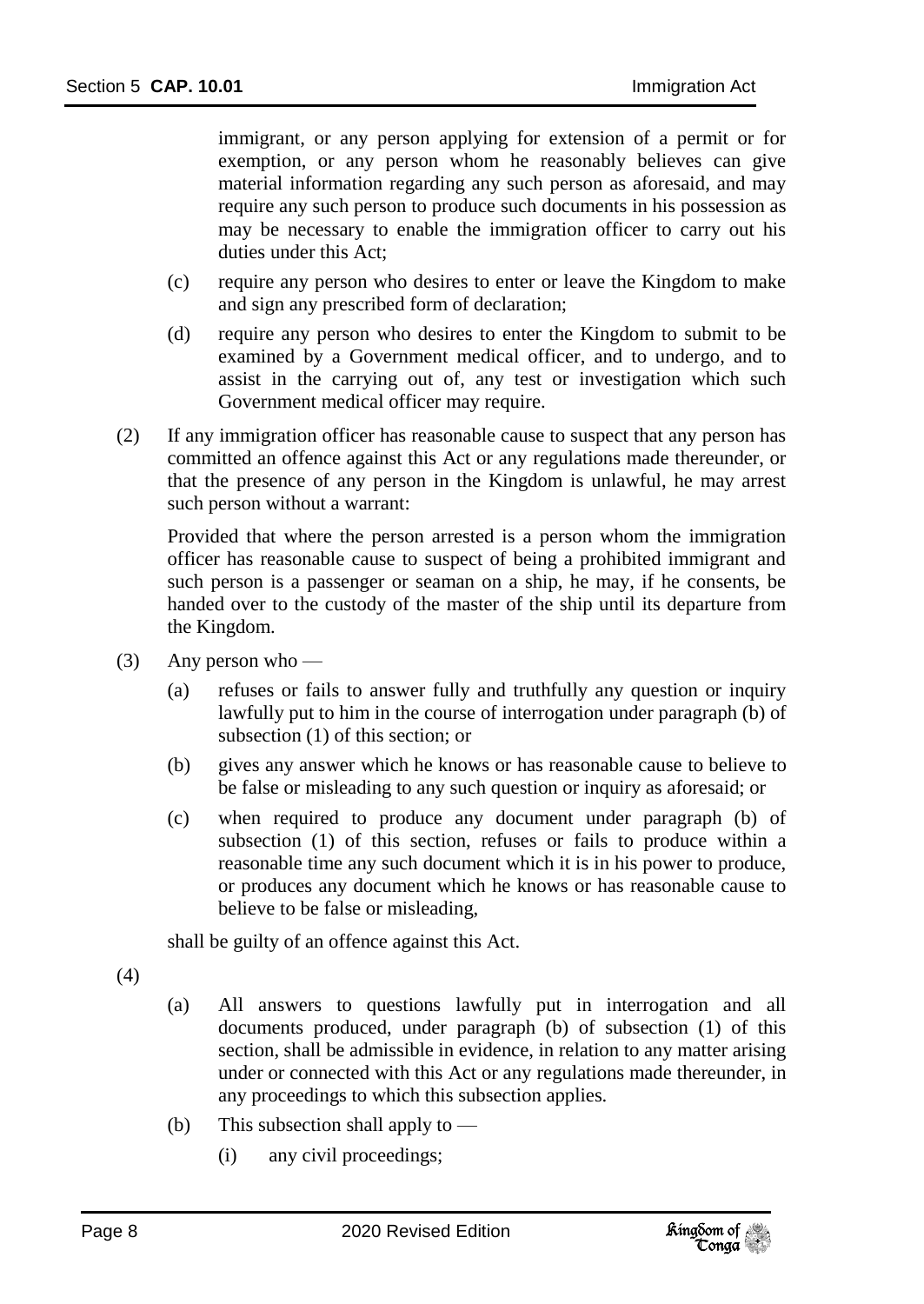- (ii) any criminal proceedings in respect of an offence against subsection (3) of this section.
- (c) Nothing in this subsection shall be construed as rendering any such answer or document inadmissible in evidence in any proceedings in which they would otherwise be admissible.

## **PART III - ENTRY INTO THE KINGDOM**

#### <span id="page-8-1"></span><span id="page-8-0"></span>**6 Control of entry into the Kingdom**

- (1) No person other than a citizen of the Kingdom shall enter the Kingdom unless —
	- (a) he is in possession of a valid permit lawfully issued to him under the provisions of this Act; or
	- (b) he is exempted from the provisions of this section under the provisions of section 7 of this Act.
- (2) No person shall remain in the Kingdom after the expiry or cancellation of his permit.
- (3) Any person who contravenes the provisions of this section shall be guilty of an offence against this Act.

#### <span id="page-8-2"></span>**7 Persons entitled to enter without a permit**

- (1) Subject to the provisions of this section, a person who satisfies the Principal Immigration Officer that he comes into any of the following categories shall be entitled to enter the Kingdom without having obtained a permit under this  $Act -$ 
	- (a) a person who is a Tongan subject within the meaning of the nationality laws of the Kingdom;
	- (b) a member of any visiting force within the meaning of any law for the time being in force regulating visiting forces present in the Kingdom;
	- (c) a person duly accredited as a diplomatic or consular representative to the Kingdom, and the family of such person;
	- (d) a person upon whom the immunities and privileges referred to in Part II or III of the Schedule to the Diplomatic Privileges Act have been conferred under that Act, and the family of such person;
	- (e) any person employed in Government service entering the Kingdom in course of his employment, and the family of such person;
	- (f) a member of the official staff of a person mentioned in paragraph (c) or (d) of this subsection, and the family of such member;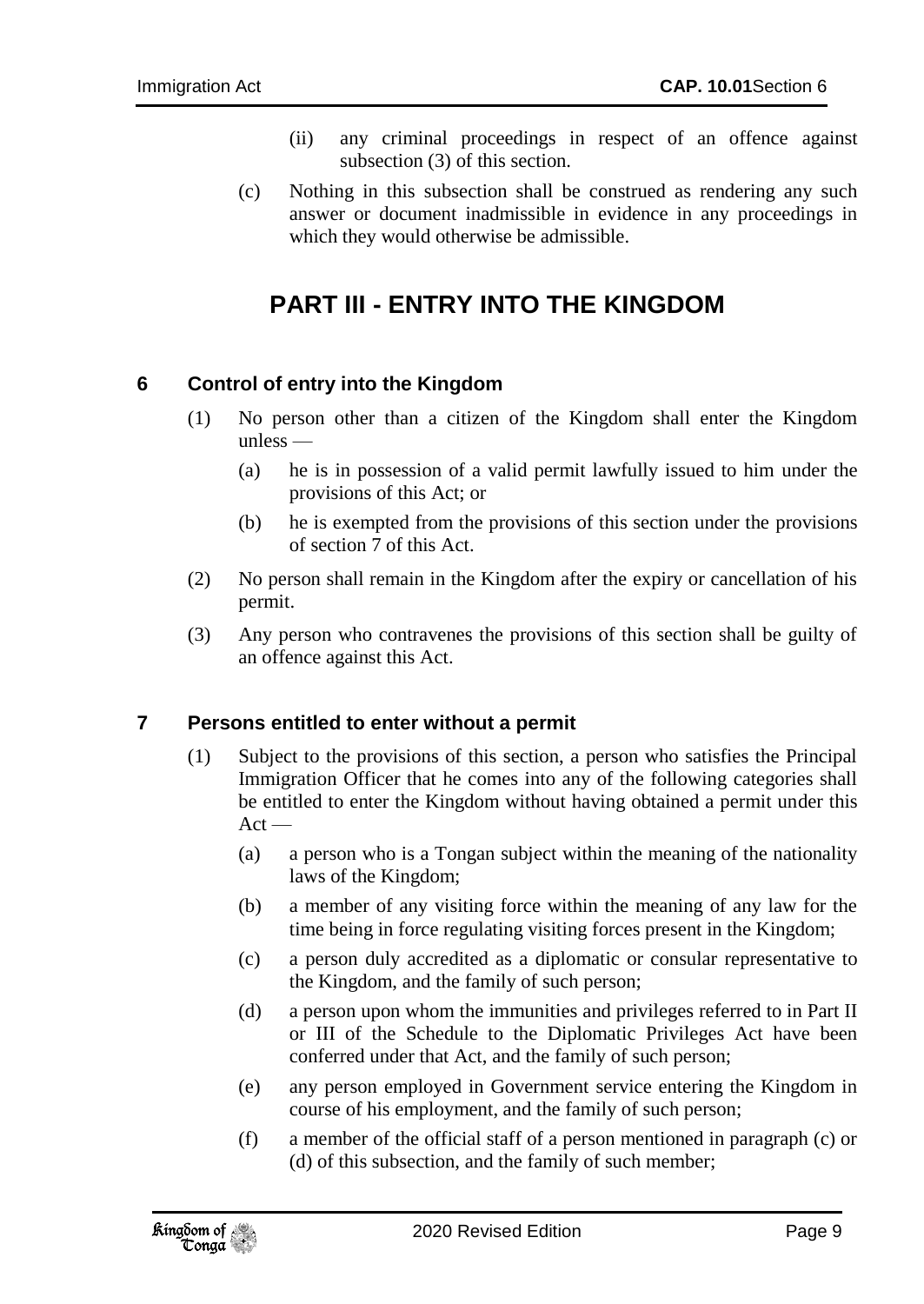- (g) a member of the household of a person mentioned in paragraph (c), (d) or (f) of this subsection, and the family of such member;
- (h) a child under the age of 18 years both of whose parents are or whose only parent is exempt under paragraph (a) of this subsection;
- (i) a student of any age both of whose parents are or whose only parent is resident in the Kingdom, who is re-entering the Kingdom on vacation from or on completion of studies at a university, university college, school or other educational establishment;
- (j) a person other than a person arriving in a privately owned yacht, who enters the Kingdom and leaves the Kingdom on the ship or aircraft on which he arrived immediately upon its departure;
- (k) any person to whom Cabinet grants exemption in writing under the signature of the Prime Minister;
- (l) a person who holds a current Tongan National Passport, subject to section 31 of the Passport Act.**<sup>3</sup>**
- (2) The burden of proof that any person is a person to whom this section applies shall lie upon that person.
- (3)
- (a) When any person referred to in subsection (1) ceases to hold or enjoy the employment, appointment, status or privileges which entitled him under the provisions of this section to enter the Kingdom without a permit, he shall, for the purposes of this Act be deemed to be a person seeking to enter the Kingdom with effect from the date when he ceased to hold such employment or appointment or enjoy such status or privileges, as the case may be. If on the expiration of 28 days from such date he shall not have been granted a permit under the provisions of this Act, his presence and the presence of his family and dependants shall thereupon become unlawful:

Provided that the provisions of this paragraph shall not apply to a person who at the time of ceasing to hold or enjoy the employment, appointment, status or privileges which entitled him to enter the Kingdom without a permit is also entitled to enter the Kingdom without a permit under paragraph (a) of subsection (1) of this section.

(b) When any person referred to in paragraph (j) of subsection (1) fails to leave the Kingdom on the ship or aircraft on which he arrived immediately on its departure, his presence in the Kingdom shall become unlawful with effect from the departure of such ship or aircraft.

#### <span id="page-9-0"></span>**8 Prohibited immigrants**

(1) Any person who —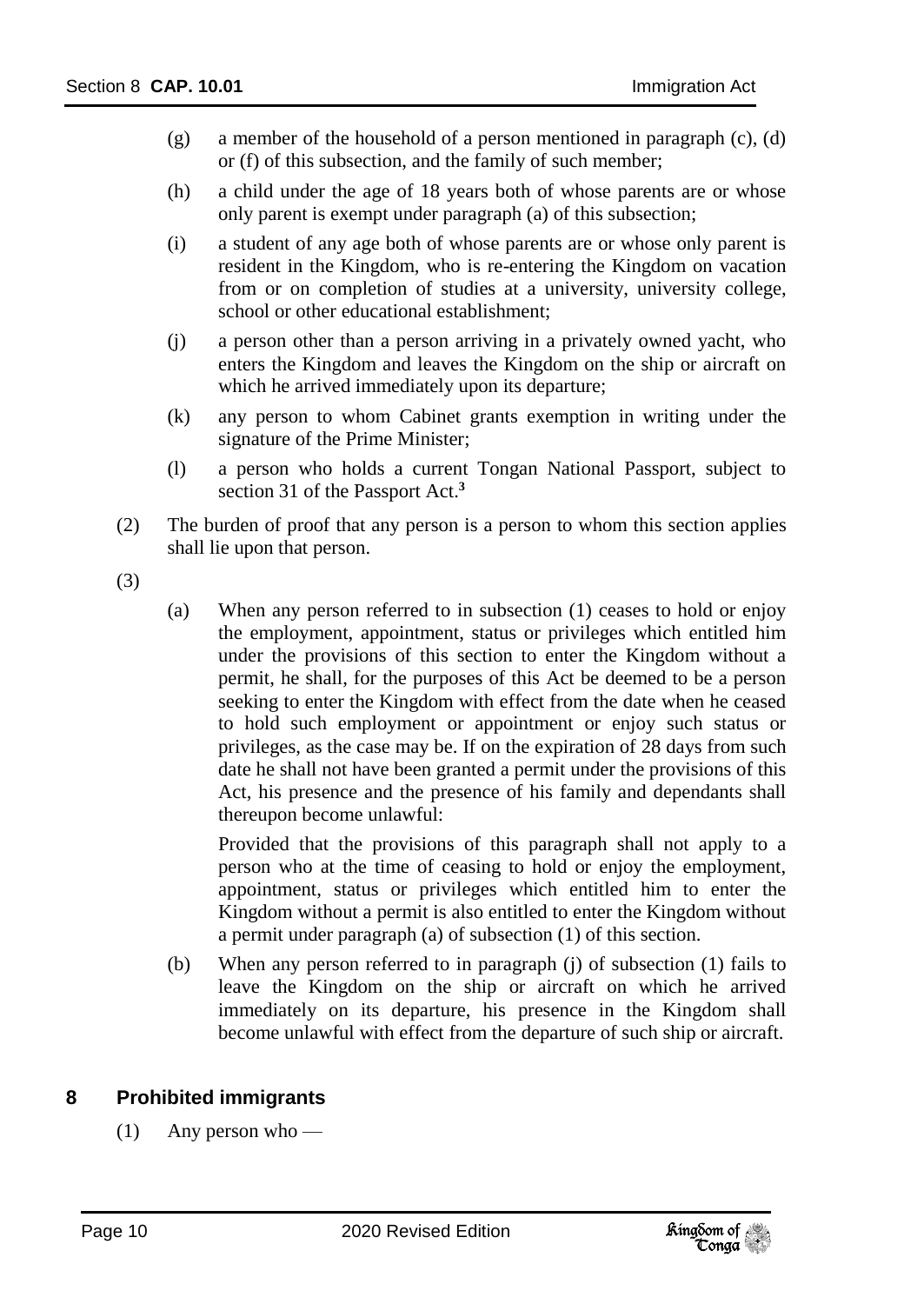- (a) is not a person entitled to enter the Kingdom without a permit under the provisions of subsection (1) of section 7 of this Act; and
- (b) is a member of any of the prohibited classes as defined in subsection (2) of this section,

shall be a prohibited immigrant and, save as hereinafter expressly provided, his entry into or presence in the Kingdom shall be unlawful.

- (2) The following persons are members of the prohibited classes
	- (a) any person who, not being exempt, is not the holder of a valid permit issued under the provisions of this Act;
	- (b) any person in respect of whom a deportation order or a removal order is in force;
	- (c) any person who at the time of entry into the Kingdom is unable to show to the satisfaction of an immigration officer that he has the means of supporting himself and his family and dependants (if any) or that he has definite employment awaiting him or who is likely to become a pauper or a charge on the public;
	- (d) any person
		- (i) who refuses to submit to an examination by a Government medical officer after being required to do so under the provisions of section  $5(1)(d)$  of this Act, or to undergo, or to assist in the carrying out of, any test or investigation which such medical officer may require;
		- (ii) who at the time of his entry into the Kingdom is certified by a Government medical officer to be suffering from a contagious or infectious disease which makes his presence in the Kingdom dangerous to the community; or
		- (iii) in respect of whom at the time of his entry into the Kingdom a Government medical officer certifies that he is suffering from mental disorder or is a mental defective, and that his presence in the Kingdom would be a danger to the community;
	- (e) any prostitute, or any person who is living on or receiving, or who, prior to entering the Kingdom, lived on or received, the proceeds of prostitution;
	- (f) a person who has been convicted by a court in any country outside the Kingdom for an offence which —
		- (i) is punishable by death or imprisonment for a term of not less than 2 years in the country of conviction; or
		- (ii) if committed within the Kingdom, would be punishable by death or imprisonment for a term of not less than 2 years,

and has not received a free pardon;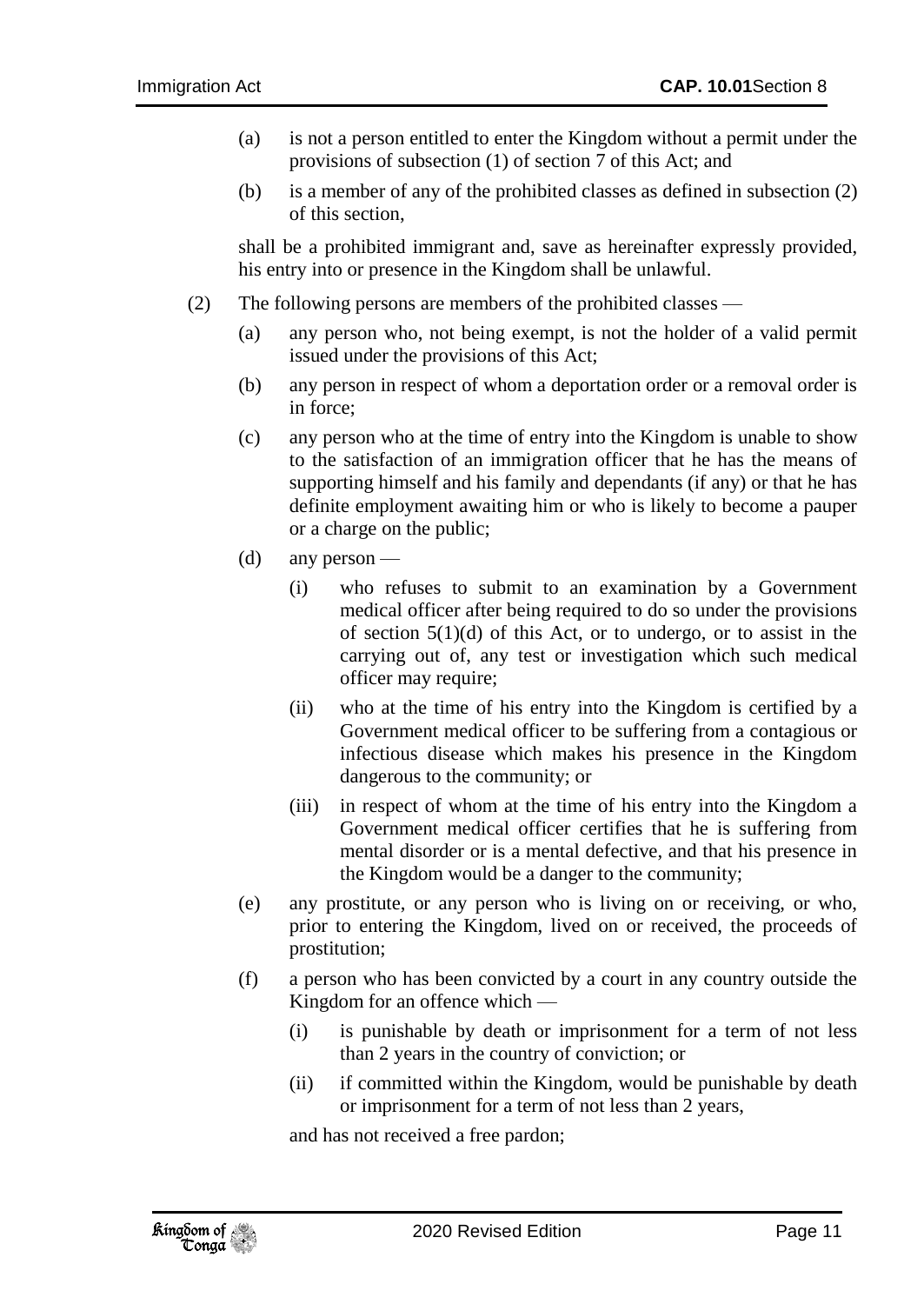- (g) any person who, in consequence of information received from any source deemed by the Prime Minister to be reliable, or from any Government, through official or diplomatic channels, is deemed by the Prime Minister to be an undesirable immigrant;
- (h) any person who has been removed from any country or State by the government of such country or State on repatriation for any reason whatever and who, by reason of the circumstances connected therewith, is deemed by the Principal Immigration Officer to be an undesirable immigrant;
- (i) any person belonging to a class of persons declared by Cabinet, by order published in the Gazette, to be a prohibited class for the purposes of this section;
- (j) any member of the family and any dependant of a prohibited immigrant, unless Cabinet in its absolute discretion declares that such member of the family or such dependant is not a member of this prohibited class.
- (3) The burden of proof that any person is not a prohibited immigrant shall lie upon that person. In any case where the Principal Immigration Officer refuses to allow any person to enter Tonga or makes a removal order in respect of any person on the ground that such person is a prohibited immigrant he shall, if so requested by such person, inform him of the class of prohibited immigrant of which in the opinion of the Principal Immigration Officer he is a member.

## **PART IV - RE-ENTRY PERMITS**

#### <span id="page-11-1"></span><span id="page-11-0"></span>**9 Permits to enter and reside**

- (1) The Principal Immigration Officer may issue a permit in the prescribed form to any person applying to enter and reside in the Kingdom, upon such conditions as to the security to be furnished, the profession or occupation which the holder may exercise or engage in and the person by whom the holder may be employed within Tonga, and to any other matter whether similar to the foregoing or not which the Principal Immigration Officer may deem fit to impose or as may be prescribed, and may at his discretion vary any such condition.
- (2) If such applicant is required by the provisions of any written law relating to passports for the time being in force in the Kingdom to have a visa to enter the Kingdom, the Principal Immigration Officer may issue a visa to such applicant on the production by him of his passport or other travel document and on payment of the fee prescribed by law and such visa shall remain valid until the expiry or cancellation of the entry permit issued to him.**4**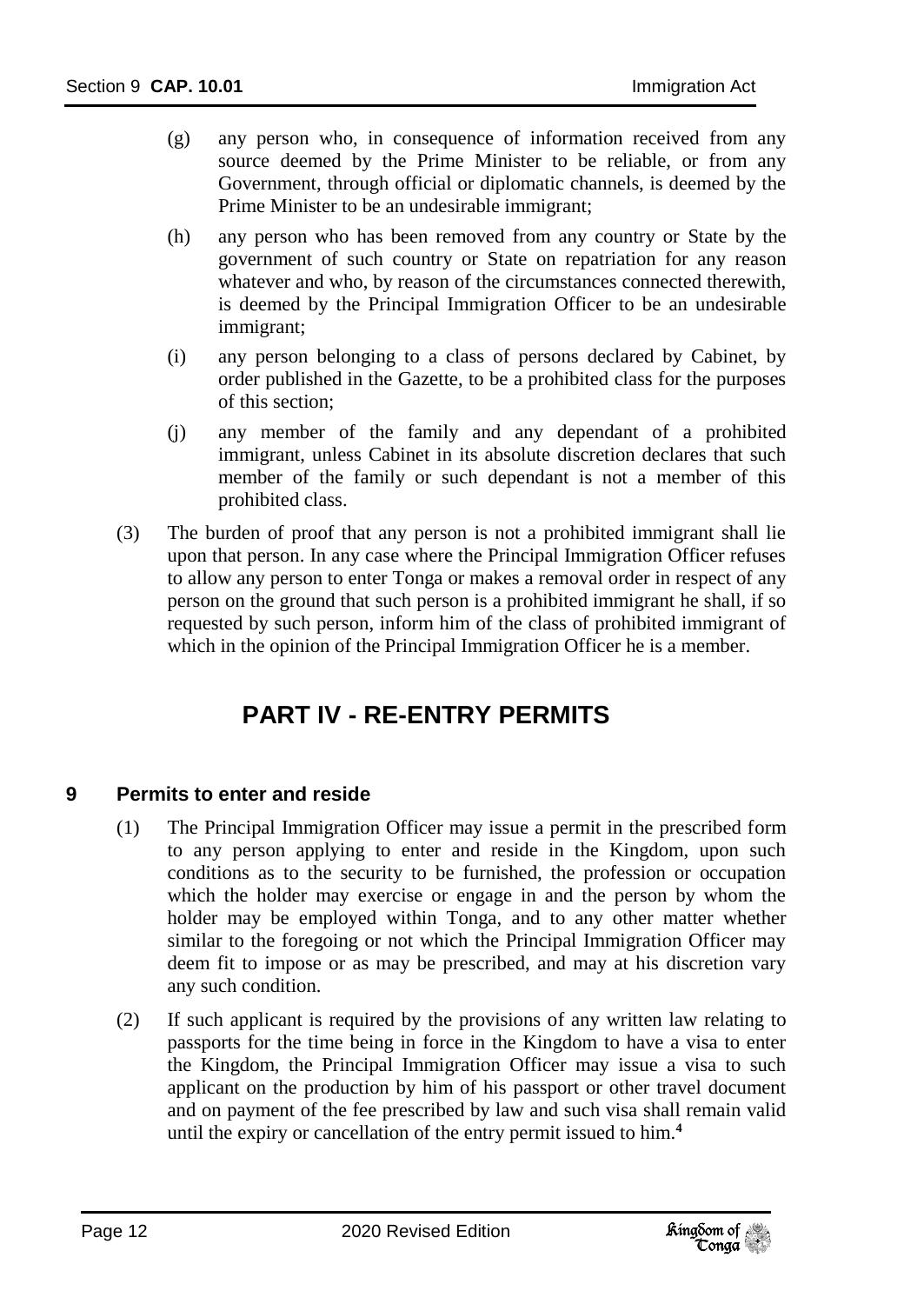- (3) The Principal Immigration Officer may at his discretion extend a permit issued under subsection (1) of this section, but shall not so grant or extend a permit so that the holder becomes an exempted person under subsection (1) of section 7 of this Act except in accordance with directions issued by the Prime Minister under section 4 of this Act.
- (4) Any person aggrieved by the refusal of the Principal Immigration Officer to issue to him any entry permit under the provisions of subsection (1) may within 30 days of notification of such refusal to him appeal by petition in writing to the Prime Minister, whose decision thereon shall be final.

#### <span id="page-12-0"></span>**10 Visitor's permit**

- (1) The Principal Immigration Officer may issue a visitor's permit in the prescribed form (which shall include the conditions specified in subsection (2) of this section) to a visitor, if he is satisfied that the visitor has a ticket or other means of travelling from Tonga to some other country which he will be able to enter.
- (1A) A visitor's visa may be issued for a single entry or for multiple entries into the Kingdom upon payment of the prescribed fees. A visa for multiple entries into the Kingdom may be issued for a period of up to 5 years.**<sup>5</sup>**
- (2) A visitor's permit shall entitle a visitor to remain in the Kingdom of Tonga for a period not exceeding 6 months and shall be subject to the conditions that the visitor during his stay in the Kingdom —
	- (a) shall not take up employment in the Kingdom without the permission in writing of the Principal Immigration Officer;
	- (b) shall not behave in a manner prejudicial to peace, good order, good government or public morals;
	- (c) shall not marry without the consent in writing of the Principal Immigration Officer; and
	- (d) shall furnish such security in cash or otherwise as may be demanded by the Principal Immigration Officer.
- (2A) A visitor's permit may be extended beyond 6 months in special circumstances as determined by the Principal Immigration Officer with the consent of Cabinet.**<sup>6</sup>**
- (3) Any person aggrieved by the refusal of the Principal Immigration Officer to issue to him a visitor's permit under the provisions of this section, may within 30 days of the notification of such refusal to him appeal by petition in writing to the Prime Minister, whose decision thereon shall be final.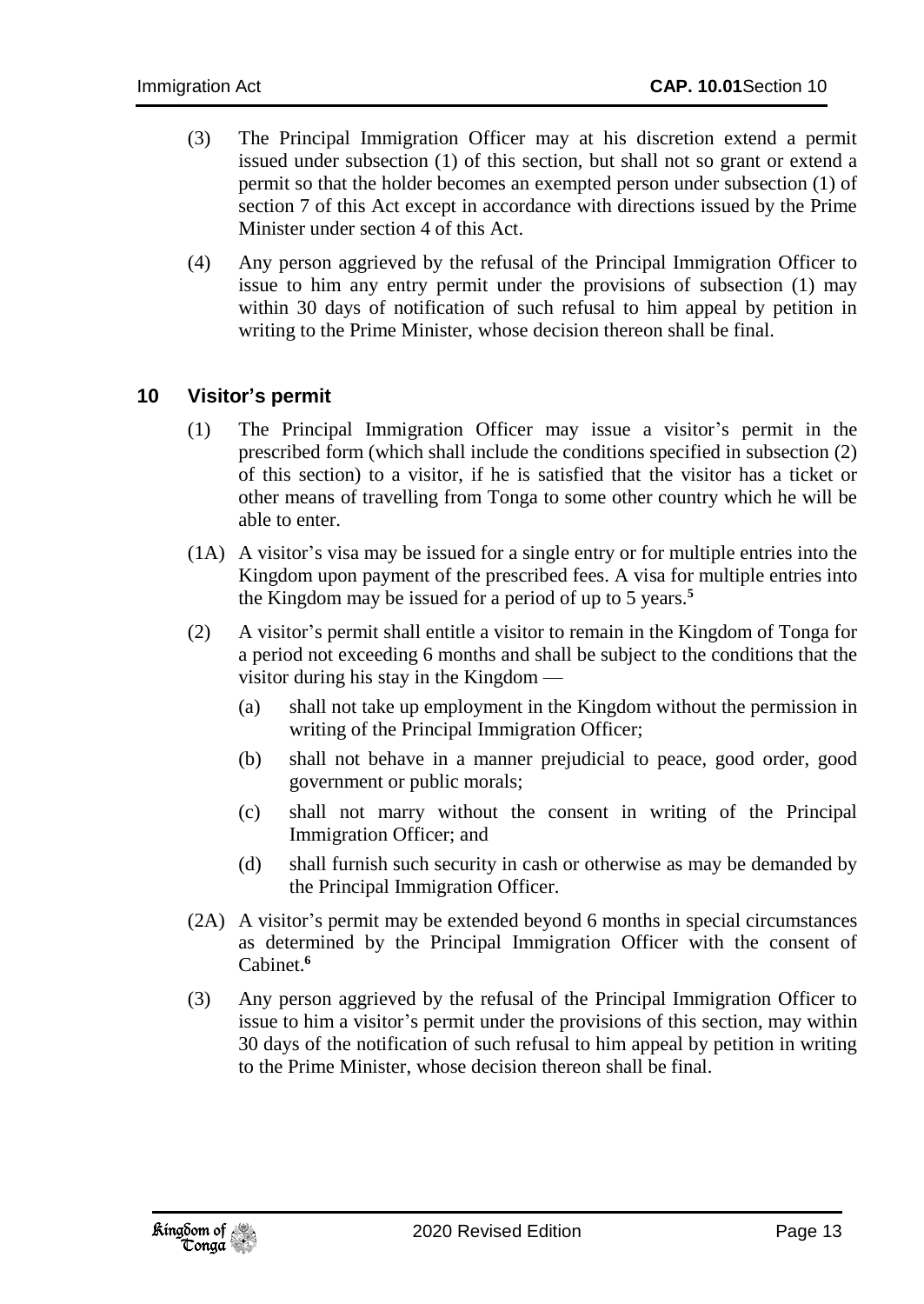#### <span id="page-13-0"></span>**11 Cancellation of and declaration regarding permits**

- (1) Where, upon the arrival in the Kingdom of any person to whom a permit has been issued, the Principal Immigration Officer is satisfied, as a result of inquiries made, or from other information, that such permit was issued as a result of any false representation or concealment of a material fact, the Principal Immigration Officer may cancel such permit.
- (2) Where at any time, during the period of validity of any permit, the Principal Immigration Officer is satisfied that the holder of such permit is a prohibited immigrant, the Principal Immigration Officer shall cancel such permit.
- (3) Where any person has entered the Kingdom by virtue of a permit, and the Principal Immigration Officer is satisfied —
	- (a) that any material statement made in or in connection with the application for such permit was false or misleading; or
	- (b) that such person is a prohibited immigrant,

the Principal Immigration Officer may declare at any time after the date of such entry, that the presence of such person in the Kingdom is unlawful.

(4) On making any cancellation under subsection (1) or subsection (2) or on making any declaration under subsection (3) thereof the Principal Immigration Officer shall, by notification, which, if the address of the person is known shall be sent to him at such address and otherwise shall be published in such manner as the Principal Immigration Officer deems fit, inform the person affected thereby of the grounds on which such cancellation or declaration has been made and such person may appeal against the cancellation or declaration, as the case may be, within such time and in such manner as may be prescribed, to the Prime Minister, whose decision shall be final.

#### <span id="page-13-1"></span>**12 Unlawful entry or presence in the Kingdom**

- (1) A person shall not remain in the Kingdom after the cancellation of any permit, or after the making of a declaration under the provisions of subsection (3) of section 11 unless he is otherwise entitled or authorised to remain in the Kingdom under the provisions of this Act or of any regulations made thereunder.
- (2) Any person who without reasonable cause contravenes the provisions of this section shall be guilty of an offence against this Act.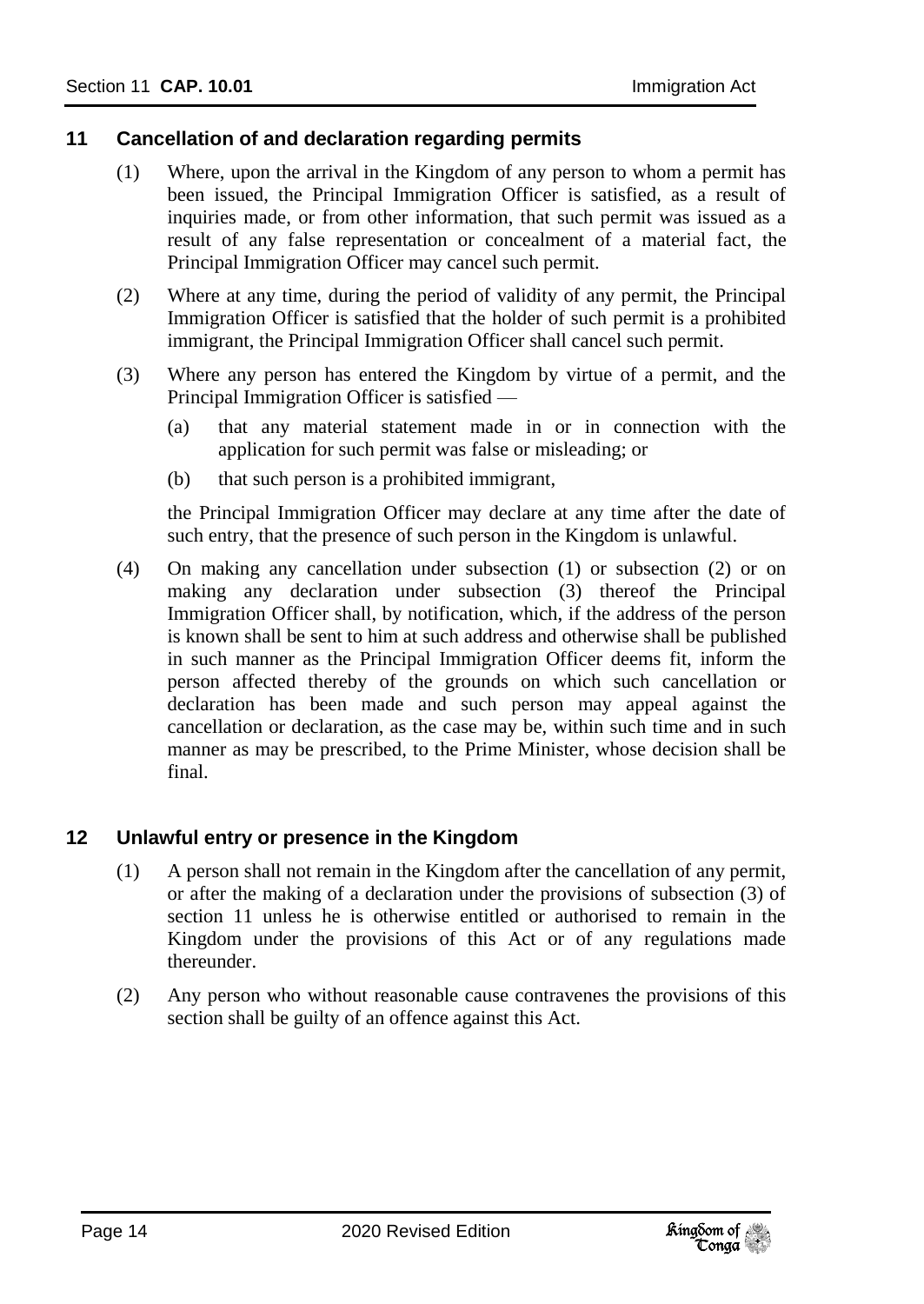# <span id="page-14-0"></span>**PART V - PROCEDURE ON ARRIVAL IN THE KINGDOM**

#### <span id="page-14-1"></span>**13 Vessel to proceed to authorised port of entry or other place ordered by immigration officer**

- (1) No vessel carrying passengers, other than a vessel which plies solely between ports in the Kingdom, shall proceed to any place in the Kingdom other than an authorised port of entry.
- (2) The master of every vessel which arrives in the Kingdom shall, if ordered by an immigration officer, anchor or tie up his vessel at such place as may be ordered, and shall remain there until an immigration officer gives him permission to leave.
- (3) The master of any vessel who, without reasonable cause, contravenes or fails to comply with any of the foregoing provisions of this section or any order made or direction given thereunder shall be guilty of an offence against this Act.

#### <span id="page-14-2"></span>**13A Arrival cards**<sup>7</sup>

- (1) Any airline operating a flight to the Kingdom carrying passengers shall, during the flight over to the Kingdom —
	- (a) distribute an arrival card to any passenger disembarking in the Kingdom; and
	- (b) request that all arrival cards must be completed before passengers disembark from the aircraft in the Kingdom.
- (2) Any airline in contravention of the provisions of this section shall upon conviction be liable to a fine not exceeding \$10,000.

#### <span id="page-14-3"></span>**14 Aircraft arriving in the Kingdom**

- (1) The captain of every aircraft which arrives in the Kingdom shall land his aircraft at an authorised airport.
- (2) The captain of any aircraft who, without reasonable cause, contravenes or fails to comply with the provisions of subsection (1) shall be guilty of an offence against this Act.

#### <span id="page-14-4"></span>**15 Persons not to board or leave vessel until examination completed**

- (1) Save under and in accordance with any authority granted by an immigration officer, no person other than —
	- (a) the pilot;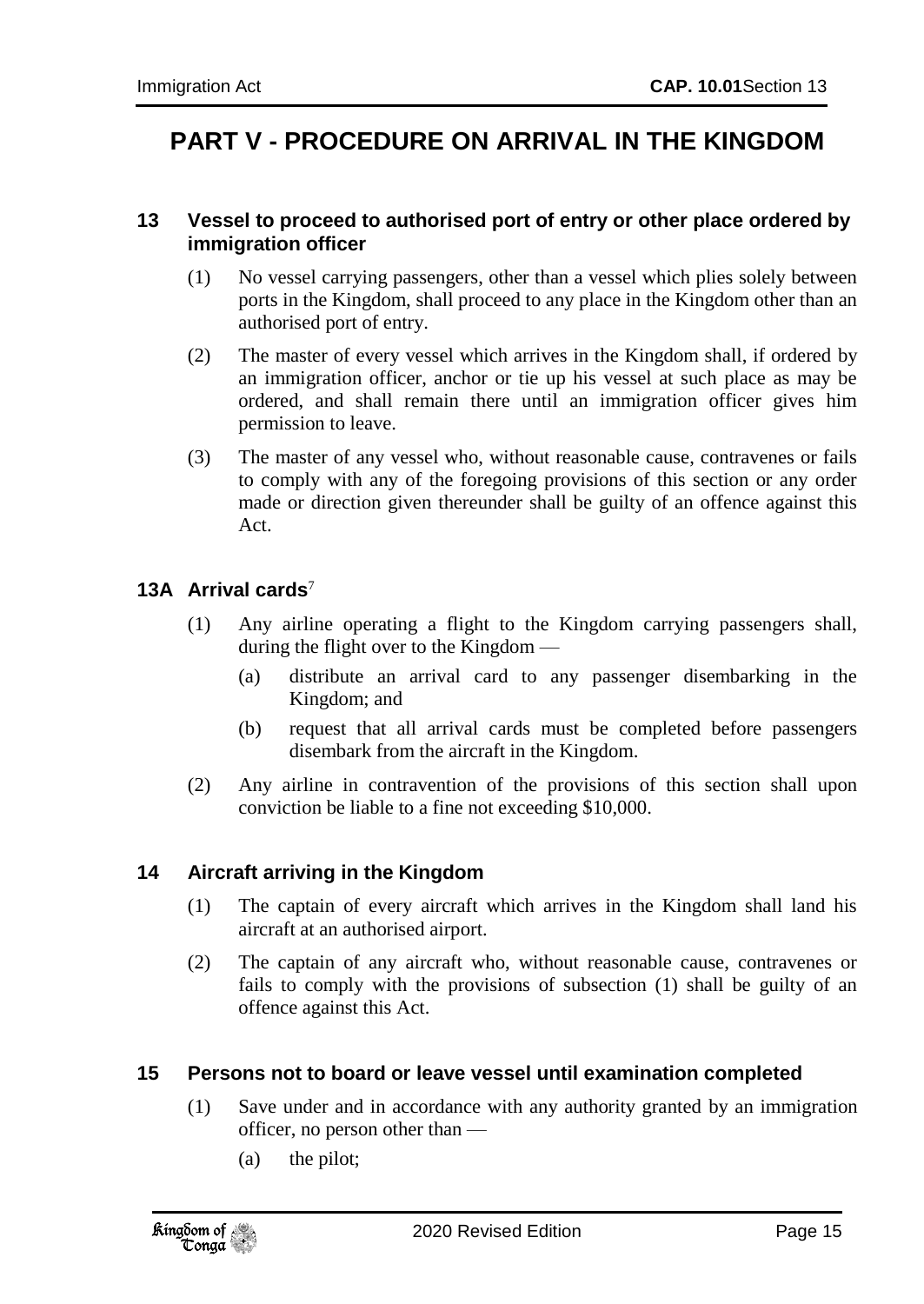- (b) any Government officer boarding the vessel on duty;
- (c) the owner, charterer, or agent of the vessel; or
- (d) a consular officer of the country to which the vessel belongs,

shall leave or board a vessel arriving in the Kingdom, nor may any person (other than the crew of a vessel carrying any such person) approach within one cable length of such vessel, until such vessel has been examined by an immigration officer.

(2) Any person who contravenes any of the provisions of subsection (1) shall be guilty of an offence against this Act and every such person leaving a vessel in contravention of subsection (1) shall if so required by an immigration officer return forthwith to such vessel and remain thereon and the master of the vessel shall be bound to re-embark such person.

#### <span id="page-15-0"></span>**16 Prohibition of disembarking from or boarding ships without permission of immigration officer**

- (1) It shall be the duty of the master, and the owner or charterer, of every vessel which arrives in the Kingdom to prevent any person other than a person specified in paragraph (a), (b), (c) or (d) of section 15(1) from disembarking from or boarding such vessel until such disembarkation or boarding has been authorised by an immigration officer, and for such purpose any means reasonably necessary may be used.
- (2) Where any person disembarks from or boards any vessel before being authorised by an immigration officer in that behalf, such person, the master and the owner or charterer of such vessel shall each be guilty of an offence against this section and —
	- (a) it shall be no defence to a prosecution under this section that the master, owner, or charterer did not permit or do anything to facilitate the disembarkation or boarding of any such person;
	- (b) it shall be a good defence to a prosecution under this section that the master, owner, or charterer took every reasonable precaution to prevent the disembarkation or boarding of any such person.
- (3) The master of the vessel from which any person has disembarked before such disembarkation has been authorised by an immigration officer shall be bound to re-embark such person and any master refusing to re-embark such person shall be guilty of an offence against this section.
- (4) Any person guilty of an offence against this section shall be liable, on conviction, to imprisonment for a term not exceeding one year or to a fine not exceeding \$100 or to both such imprisonment and fine.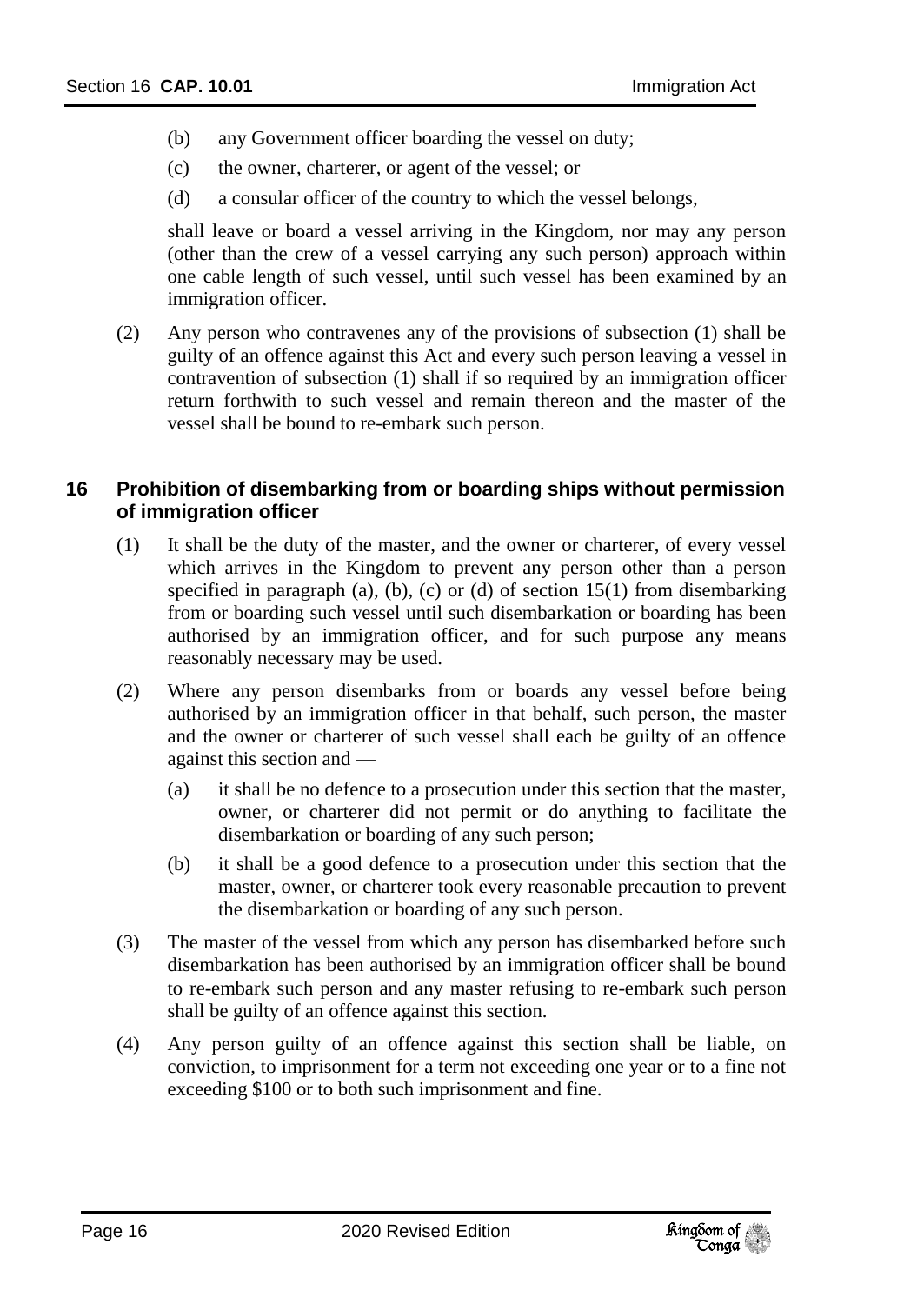#### <span id="page-16-0"></span>**17 Prohibition of removal of articles before examination**

- (1) Except with the authority of an immigration officer, no article or thing shall be removed of, taken from, or put on board, any vessel until such vessel has been examined by an immigration officer under section 15.
- (2) Any person who contravenes the provisions of subsection (1) shall be guilty of an offence against this Act.

#### <span id="page-16-1"></span>**18 Production of certain lists and persons by masters of vessels**

- (1) The master of every vessel arriving in or leaving the Kingdom shall, whenever required to do so by an immigration officer —
	- (a) furnish to such immigration officer a complete list of the members of the crew in such form and containing such particulars as may be prescribed;
	- (b) produce to such immigration officer for inspection and interrogation all the members of the crew;
	- (c) furnish to such immigration officer in triplicate identification cards of each member of the crew in such form as may be prescribed;
	- (d) submit to such search of his vessel as may be necessary to establish the presence or absence of other persons on board;
	- (e) produce his ship's papers;
	- (f) report the presence on board of any stowaway or any unauthorised person or any person proceeding to any state or country on his removal from any other state or country by the competent authorities of such state or country.
- (2) In the case of vessels carrying passengers the master shall, in addition, produce —
	- (a) a complete list of all the passengers in such form and containing such particulars as may be prescribed;
	- (b) in relation to every passenger disembarking in the Kingdom such particulars in such form as may be prescribed;
	- (c) all passengers for inspection and interrogation.
- (3) The master of any vessel who contravenes or fails to comply with any of the provisions of subsection (1) or (2) of this section, and any person who hinders or obstructs any search of a vessel under subsection (1)(d) of this section, shall be guilty of an offence against this Act.
- (4) If any person is found on board a vessel whose presence has not been reported in accordance with subsection (1)(f) of this section, the master of such vessel shall be guilty of an offence and shall be liable on conviction to a fine not exceeding \$100 in respect of each such person.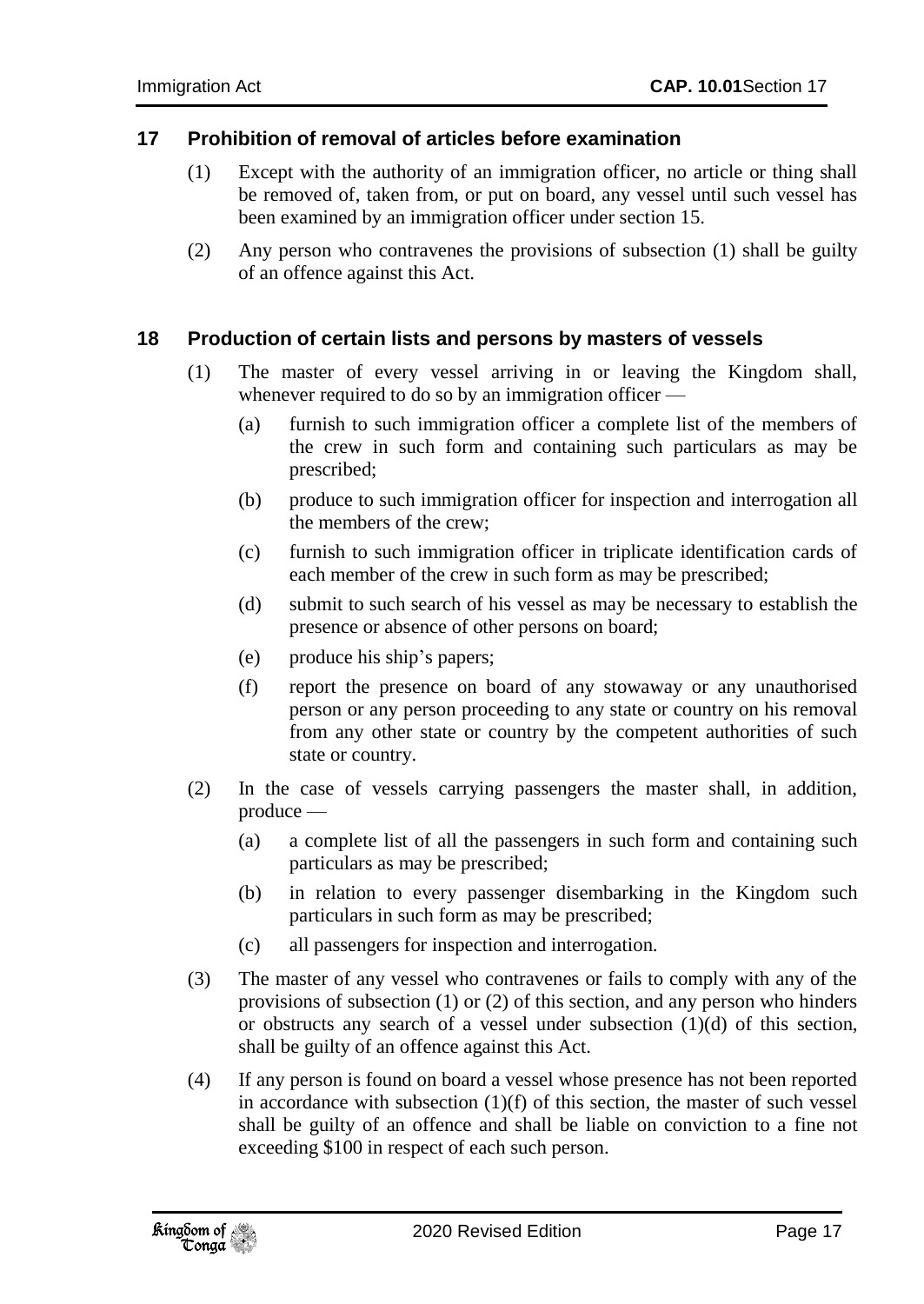(5) In any proceedings under this section the certificate in writing of an immigration officer who boarded or examined any particular vessel to the effect that such vessel carried on arrival in the Kingdom a total number of seamen corresponding in description to the particulars on the identification cards furnished under subsection  $(1)(c)$  shall be conclusive proof that such vessel did on arrival carry such number of seamen.

#### <span id="page-17-0"></span>**19 Production of lists and persons by captain of aircraft**

- (1) The captain of every aircraft arriving in or leaving the Kingdom shall whenever required to do so by an immigration officer —
	- (a) produce a passenger list as prescribed under the provisions of section  $18(2)(a)$ ;
	- (b) produce in relation to every passenger landing in the Kingdom such particulars in such form as may be prescribed;
	- (c) produce a complete list of the members of the crew of his aircraft as prescribed under the provisions of section 18(1)(a);
	- (d) produce the members of the crew and passengers of such aircraft for inspection and interrogation as directed either generally or specifically by an immigration officer;
	- (e) submit to such search of his aircraft as may be necessary to establish the presence or absence of other persons on board;
	- (f) report the presence on board of any stowaway or unauthorised person or any person proceeding to any state or country on his removal from any other state or country by the competent authorities of such state or country.
- (2) The captain of any aircraft who contravenes or fails to comply with any of the provisions of subsection (1) of this section, and any person who hinders or obstructs any search of an aircraft under paragraph (e) of that subsection, shall be guilty of an offence against this Act.
- (3) If any person is found on board an aircraft whose presence has not been reported in accordance with subsection  $(1)(f)$  of this section, the captain of such aircraft shall be guilty of an offence and shall be liable on conviction to a fine not exceeding \$100 in respect of each such person.
- (4) In any proceedings under this section the certificate in writing of an immigration officer who boarded or examined any particular aircraft to the effect that such aircraft carded on arrival in the Kingdom a total number of crew corresponding in description to the particulars on the list produced under subsection (1)(c) shall be conclusive proof that such aircraft did on arrival carry such number of crew.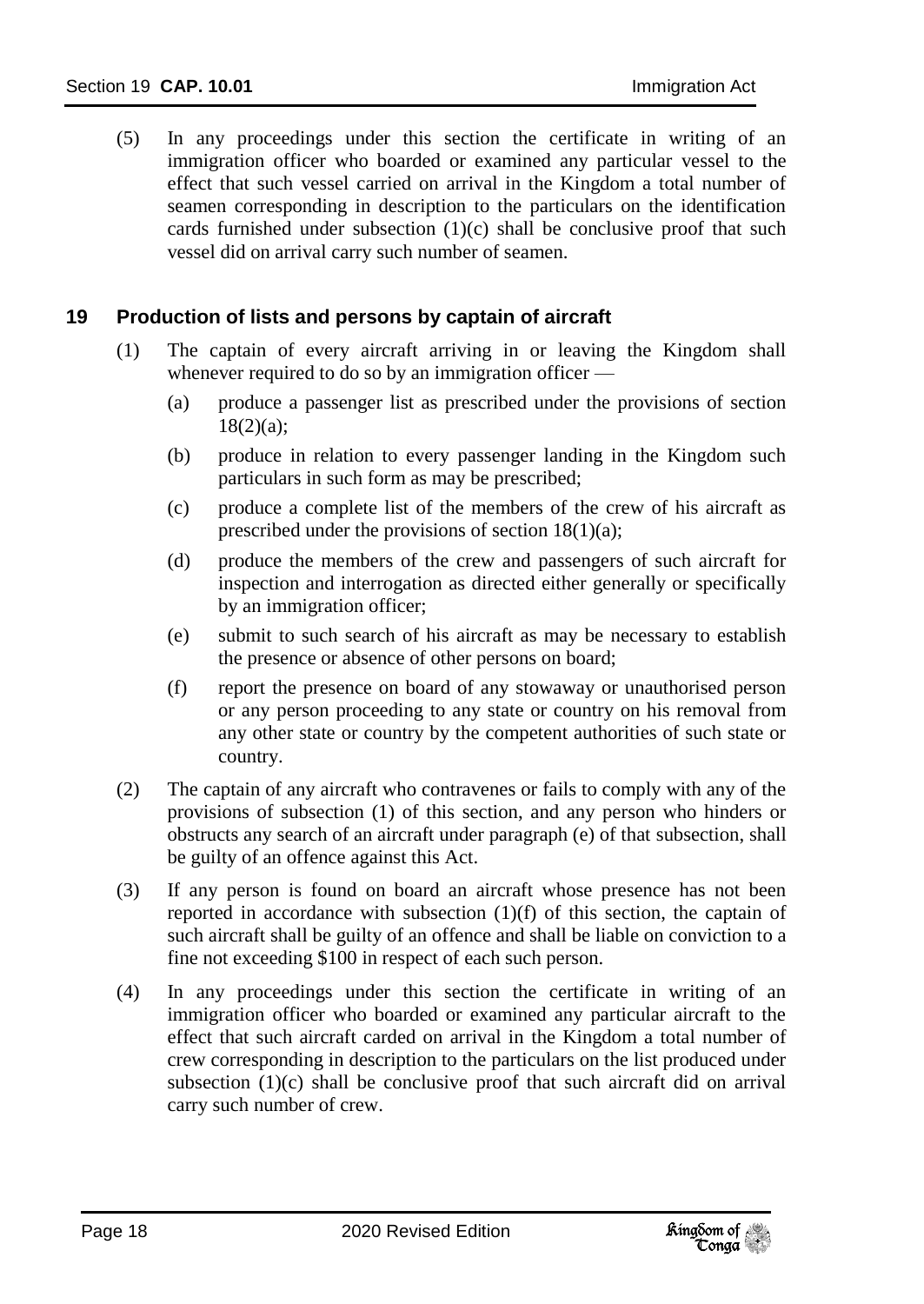#### <span id="page-18-0"></span>**20 New arrivals to appear before immigration officer**

- (1) Every person entering the Kingdom by sea or air from any place outside the Kingdom shall appear before an immigration officer at such time and place as the immigration officer may direct and shall furnish him with such information in such manner as the immigration officer may require or as may be prescribed.
- (2) Any person who refuses or neglects to appear before an immigration officer as required by subsection (1) or who gives false or misleading information under that subsection shall be guilty of an offence against this Act.

### <span id="page-18-1"></span>**PART VI - REMOVAL OF UNLAWFUL IMMIGRANTS FROM THE KINGDOM**

#### <span id="page-18-2"></span>**21 Removal of prohibited immigrants from the Kingdom**

If during the examination of any person arriving in the Kingdom or after such enquiry as may be necessary such person is found to be a prohibited immigrant, the Principal Immigration Officer shall subject to the provisions of any regulations made under this Act, prohibit such person from disembarking or may in his discretion detain him in prison or under police custody until an opportunity arises to return him to his place of embarkation or to the country of his birth or citizenship, and while so detained shall be deemed to be in lawful custody.

#### <span id="page-18-3"></span>**22 Removal of illegal immigrants**

Any person who is convicted of an offence against this Act under section 6 or 8 shall be liable to be removed from the Kingdom by order of the Principal Immigration Officer.

#### <span id="page-18-4"></span>**23 Removal of persons unlawfully remaining in the Kingdom**

- (1) Where the presence of any person in the Kingdom is unlawful by reason of the provisions of section 12 such person shall, whether or not any proceedings are taken against him in respect of any offence against this Act under that section, be liable to be removed from the Kingdom by order of the Principal Immigration Officer.
- (2) Any person in respect of whom an order of removal has been made under the provisions of subsection (I) may appeal to the Prime Minister in such manner and within such time as may be prescribed.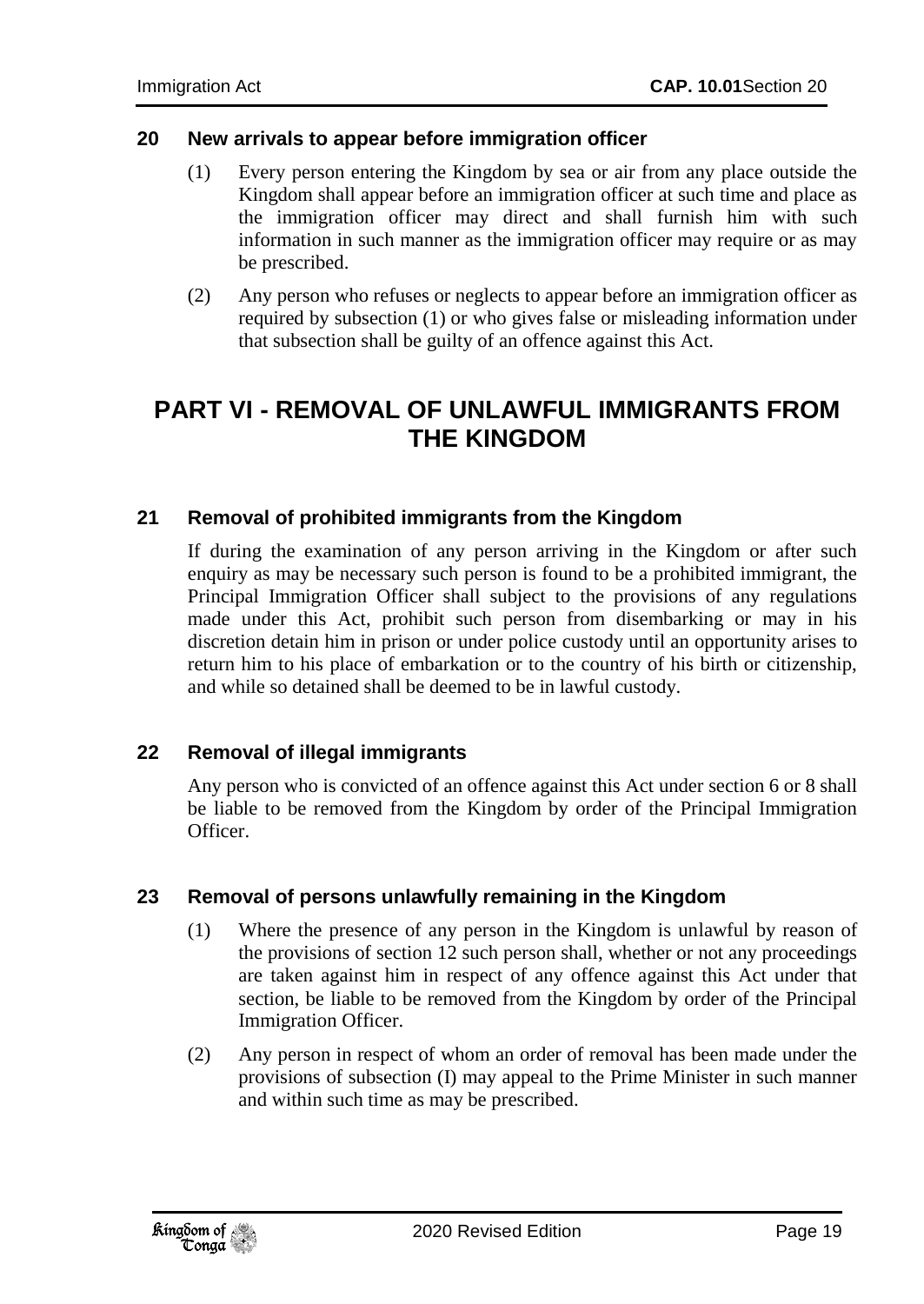#### <span id="page-19-0"></span>**24 Detention of persons ordered to be removed**

(1) Where any person is ordered to be removed from the Kingdom under the provisions of this Act, it shall be lawful for the Principal Immigration Officer to order such person to be detained in custody for such period as may be necessary for the purpose of making arrangements for his removal:

Provided that any person detained under this subsection who appeals under the provisions of section 23(2) against the order of removal may, in the discretion of the Principal Immigration Officer, be released, pending the determination of his appeal, on such conditions as to furnishing security or otherwise as the Principal Immigration Officer may deem fit.

- (2) Subject to the determination of any appeal under section 23, any person who is ordered to be removed from the Kingdom may be placed on board a suitable vessel or aircraft by any police officer or immigration officer, and may be lawfully detained on board such vessel or aircraft, so long as the vessel or aircraft is within the limits of the Kingdom.
- (3) Any person who is detained in custody in pursuance of an order made by the Principal Immigration Officer under subsection (1) may be so detained in any prison or police station or in any other place appointed for the purpose by the Principal Immigration Officer.
- (4) If a person in respect of whom a removal order is made under this Act has been sentenced to any term of imprisonment such sentence shall be served before the order is carried into effect unless Cabinet otherwise directs.

#### <span id="page-19-1"></span>**25 Power to arrest person liable to removal**

Any person reasonably believed to be a person liable to removal from the Kingdom under any of the provisions of this Act may be arrested without warrant by any immigration officer generally or specially authorised by the Principal Immigration Officer in that behalf or by a police officer, and may be detained in any prison or police station for a period not exceeding 14 days pending a decision as to whether an order for his removal should be made.

#### <span id="page-19-2"></span>**26 Unlawful return after removal**

Any person who, having been removed or otherwise lawfully sent out of the Kingdom enters or resides in the Kingdom without the permission in writing of the Principal Immigration Officer shall be guilty of an offence against this Act and shall be liable on conviction to imprisonment for a term not exceeding 3 years or to a fine not exceeding \$1,000 or to both such imprisonment and fine, and shall, in addition to any penalty for such offence, be liable to be removed or again removed as the case may be from the Kingdom.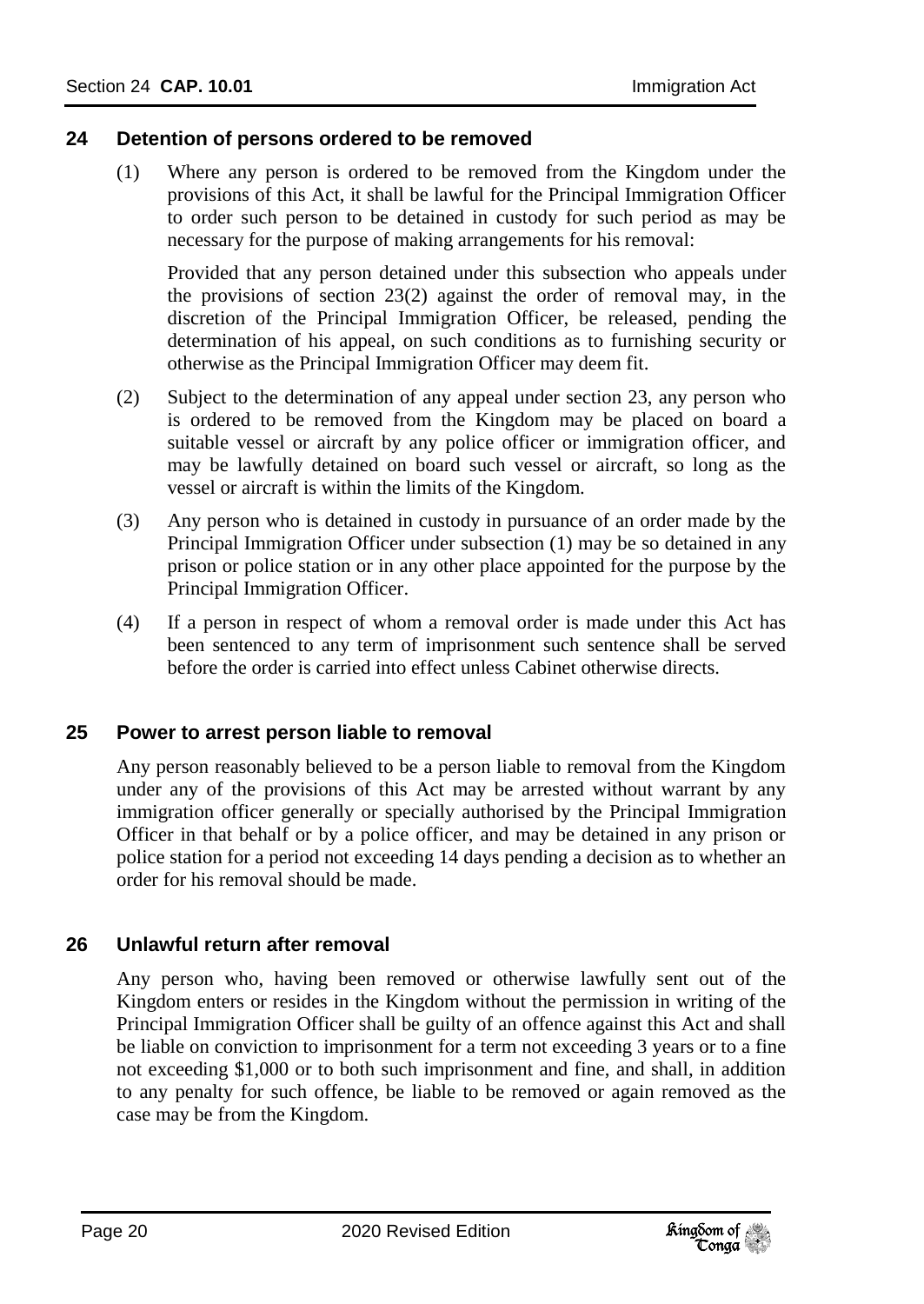#### <span id="page-20-0"></span>**27 Master, owners, etc. liable for expenses**

If any person —

- (a) enters the Kingdom from any vessel or aircraft contrary to the provisions of this Act or of any regulations made thereunder; or
- (b) disembarks from any vessel or aircraft on which he has been reembarked or to which he has been returned under the provisions of sections 15 or 16.

the master, owner, charterer and agent thereof shall be jointly and severally liable for all expenses incurred by the Government in respect of the detention and maintenance of such person and his removal or conveyance from the Kingdom and such expenses shall be recoverable as a debt due to the Government from the master, owner, charterer and agent of such vessel or aircraft jointly and severally and shall be recoverable in an action brought in the name of the Principal Immigration Officer:

Provided that —

- (a) in no case shall the amount for which the master, owner or agent of the ship is liable in respect of such deportation or conveyance from the Kingdom exceed the costs of removing or conveying the said person to the place from which he was brought by the ship concerned;
- (b) the Cabinet may if they think fit direct that the whole or any part of such expenses shall be paid out of the general revenue of the Kingdom;
- (c) the provisions of this section shall not apply in the case of a person who is a prohibited immigrant by reason of being deemed by the Principal Immigration Officer, after his entry into the Kingdom, to be in the class of undesirable immigrants under the provisions of section  $8(2)(g)$  of this Act; and
- (d) the provisions of this subsection shall not apply in any case where the prohibited immigrant is at the time of entry in possession of a permit purporting to authorize him to enter the Kingdom, and to be issued under the provisions of this Act.

#### <span id="page-20-1"></span>**28 Obligation to afford passage**

(1) The master of a ship who is proceeding to a place to which a person is directed to be removed and is required by the Principal Immigration Officer to do so shall receive a person against whom a removal order has been made on board the ship and afford him a passage to that place and proper accommodation and maintenance during passage. Except as provided by section 27 of this Act cost of such passage, accommodation and maintenance shall be paid by the person removed or if the Cabinet so directs out of the general revenue of the Kingdom.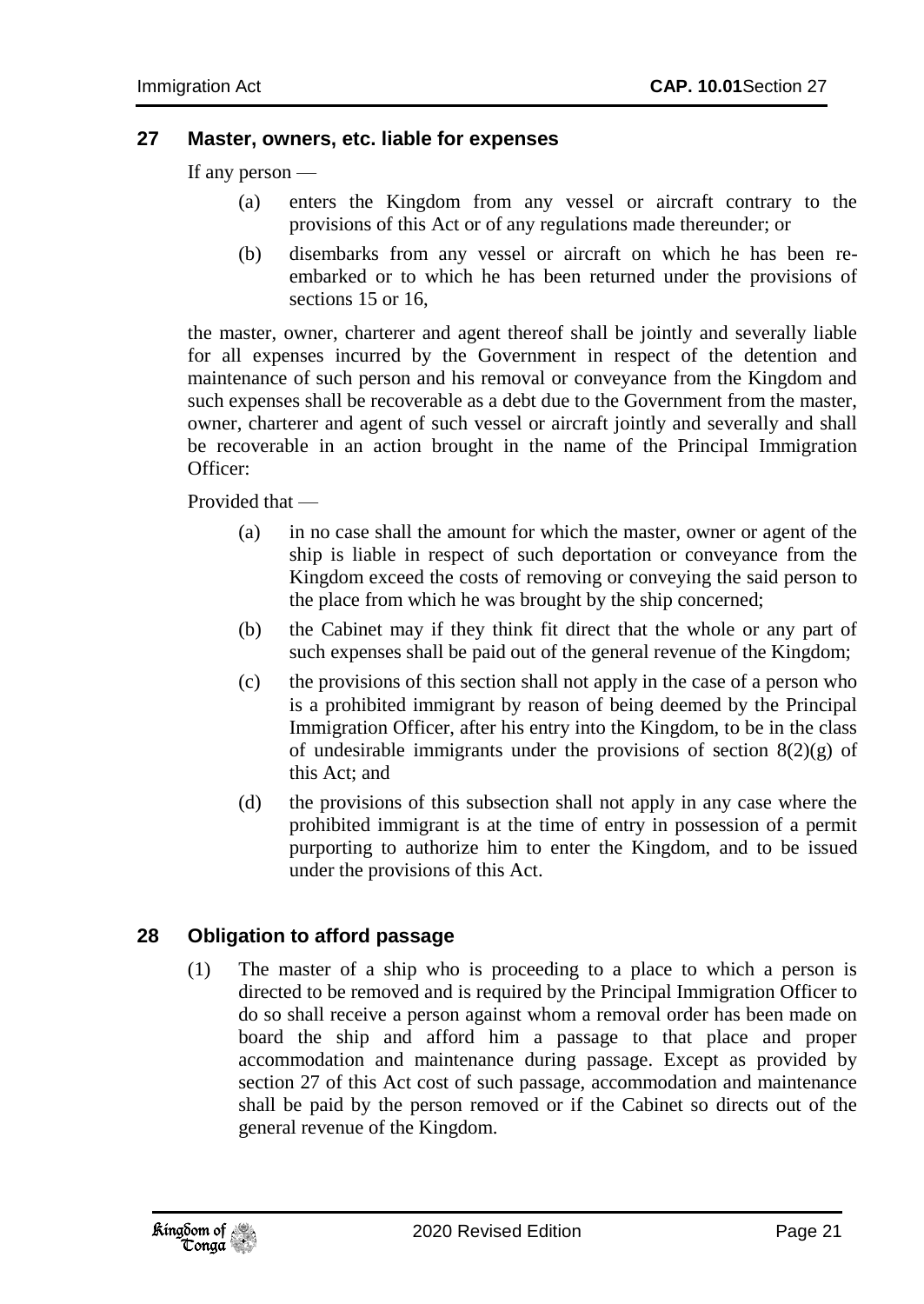(2) If any master of a ship fails to comply with the provisions of subsection (1) he shall be guilty of an offence, and be liable to a fine not exceeding \$5,000 and the owner and charterer of the ship and any agent of such owner or charterer in the Kingdom shall be guilty of a similar offence and shall be jointly and severally liable to a similar penalty.

# **PART VII - MISCELLANEOUS**

#### <span id="page-21-1"></span><span id="page-21-0"></span>**29 No suit for damages for things done in good faith under this Act**

No suit or other legal proceedings for damages shall be instituted in any court of law against the Government or any immigration officer or any other officer of the Government or any other person for or on account of or in respect of any act, matter or thing done or omitted to be done or purported to be done or omitted to be done, in good faith, in the performance or exercise or intended performance or exercise of any duty or power imposed or conferred by or under this Act or any regulations made thereunder; and the provisions of this section shall extend to the protection from liability as aforesaid of any person deputed by delegation under this Act or under any other law for the time being in force to perform or exercise any such duty or power as aforesaid.

#### <span id="page-21-2"></span>**30 Appeals**

- (1) Any person aggrieved by a decision of an immigration officer under the provisions of this Act may require the matter to be referred to the Principal Immigration Officer for confirmation or over-ruling of such decision, and the immigration officer shall so refer such matter within 7 days and may grant an interim permit to such person and to any member of the family and to any dependant of such person to enter and remain in the Kingdom for a period not exceeding 7 days pending the decision of the Principal Immigration Officer.
- (2) Any person aggrieved by a decision of the Principal Immigration Officer under the provisions of this Act may appeal against such decision to Cabinet. The appeal shall be by way of petition in writing and unless otherwise specified in this Act shall be made within 14 days of the decision appealed against.
- (3) Cabinet may, at their discretion, allow or disallow the appeal and their decision may not be questioned by any court.
- (4) The Principal Immigration Officer may grant to any person who intends to appeal to Cabinet, and to any member of the family and to any dependant of such person, an interim permit allowing him to enter and remain in the Kingdom pending the determination of such appeal.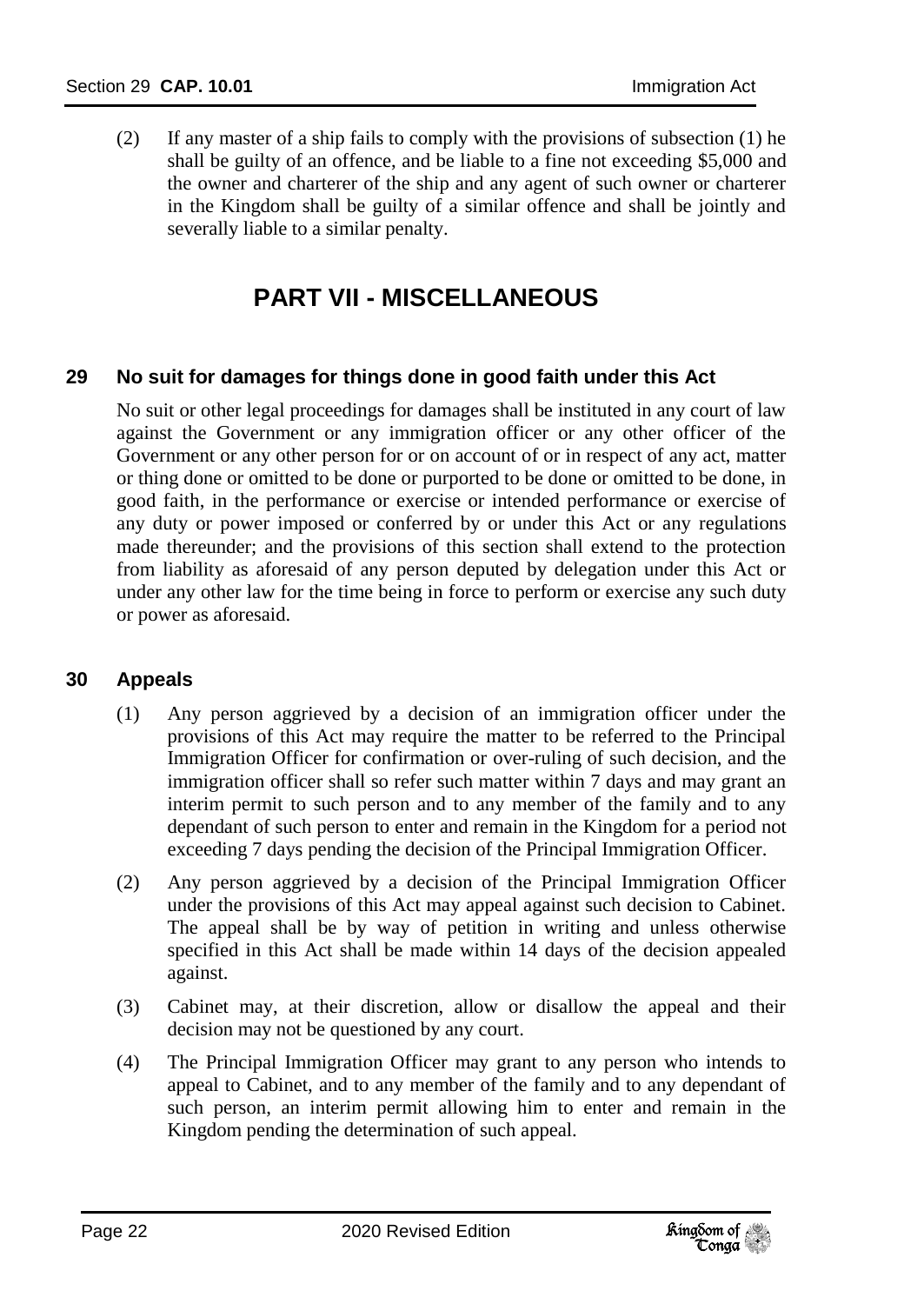(5) An immigration officer shall not grant an interim permit under this section unless he is satisfied that the person concerned is unlikely to become a charge on the public during the currency of the permit. Any such permit may be cancelled by an immigration officer if the person concerned appears likely to become a charge on the public or if he is satisfied that the visitor is not a person to whom an interim permit ought to have been issued or there has been a breach of any condition of the interim permit or if the appeal is not prosecuted with all due despatch, and if not cancelled shall expire on the giving of a decision by the Principal Immigration Officer or on the determination of the appeal, as the case may be.

#### <span id="page-22-0"></span>**31 Repatriation**

- (1) Any person residing in the Kingdom who
	- (a) is not a citizen of the Kingdom;
	- (b) is by reason of destitution, infirmity or mental incapacity, unable to obtain employment or to support himself and his family (if any);
	- (c) is unable to pay the cost of his passage and of the passages of his family (if any) to the country of his birth or citizenship; and
	- (d) is or is likely to become a charge upon the public or on a charitable institution,

may apply to the Prime Minister for the repatriation of himself and his family (if any) at the cost of the Government.

- (2) Upon any such application, if the Prime Minister with the consent of Cabinet is satisfied, after such inquiry as he deems necessary, that such person has or is about to become a charge on the public or on a charitable institution and is unable to pay the cost of the repatriation of himself and his family, if any, and that no government organisation, company or person is liable or willing to pay such cost of repatriation, the Prime Minister may authorise the payment of such cost subject to the condition specified in subsection (3) of this section.
- (3) Any person repatriated at the cost of the Government shall enter into an undertaking, in such form as may be prescribed, that he will not return to the Kingdom without the sanction in writing of the Prime Minister. Such sanction shall be conditional upon such person refunding to the Prime Minister all costs and charges incurred in the repatriation of such persons and his family, if any, and shall be subject to such other conditions as the Prime Minister may deem expedient.
- (4) Any person who has been repatriated at the cost of the Government under this section who enters or attempts to enter the Kingdom without the sanction of the Prime Minister under subsection (3) of this section, or who having entered the Kingdom with such sanction, fails or neglects to comply with any condition upon which such sanction was given, shall be guilty of an offence against this Act.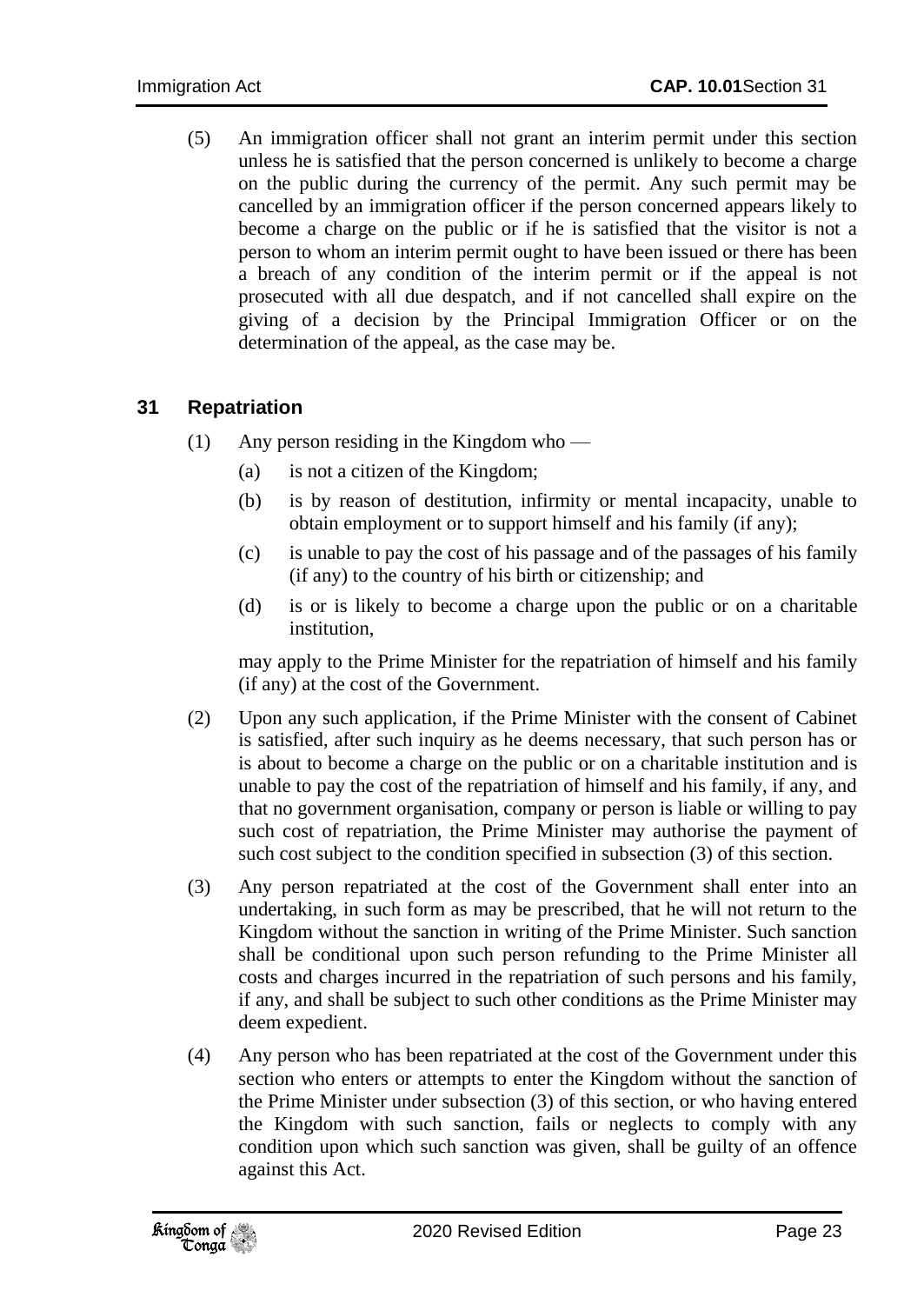#### <span id="page-23-0"></span>**32 Powers to detain vessel**

- (1) The Principal Immigration Officer may by writing under his hand authorise any Harbour Master to detain any vessel in connection with which an offence against this Act is reasonably believed to have been or to be about to be committed, and the vessel may then be detained either at the place where it is found or at any place to which the Principal Immigration Officer may order it to be brought. The Principal Immigration Officer shall give notice to the master or owner or charterer or agent of the vessel of the detention of such vessel.
- (2) For the purposes of the detention and other lawful dealing with the vessel the Harbour Master shall have power to muster the crew and may, if he considers it necessary so to do, place a police guard on board.
- (3) The detention shall be for safe custody only, and shall cease if a bond with two sufficient sureties to the satisfaction of the Principal Immigration Officer be given by the master, owner, charterer or agent of the vessel for the payment of any fine, costs and charges incurred under this Act in respect of any offence or default thereunder.
- (4) If default is made in the payment of any such fine, costs or charges the Harbour Master may seize the vessel and such vessel shall be declared forfeited to the Government by order of a court of competent jurisdiction upon the application of the Attorney General. Any vessel so forfeited shall be  $\frac{1}{2}$ sold<sup>8</sup>
- (5) The proceeds of sale of a vessel under this section shall be applied first in payment of any fine, costs or charges incurred under this Act and of any costs incurred in and about the sale and the proceedings leading thereto and the balance shall be paid to the owner of or other person lawfully entitled to the vessel before condemnation and sale.

#### <span id="page-23-1"></span>**33 Offences**

- (1) Any person who
	- (a) for the purpose of obtaining for himself or for to obtain any permit, exemption or other advantage under this Act or with intent to deceive any immigration officer, makes or causes to be made any declaration, return or statement which he knows or has reasonable cause to believe to be false or misleading;
	- (b) otherwise than with the authority of the Principal Immigration Officer (the burden of proof whereof shall be upon the accused person) alters, or wilfully defaces, any permit or any entry or endorsement in any passport made under or in pursuance of the provisions of this Act, or any official or certified copy of any such permit, entry or endorsement;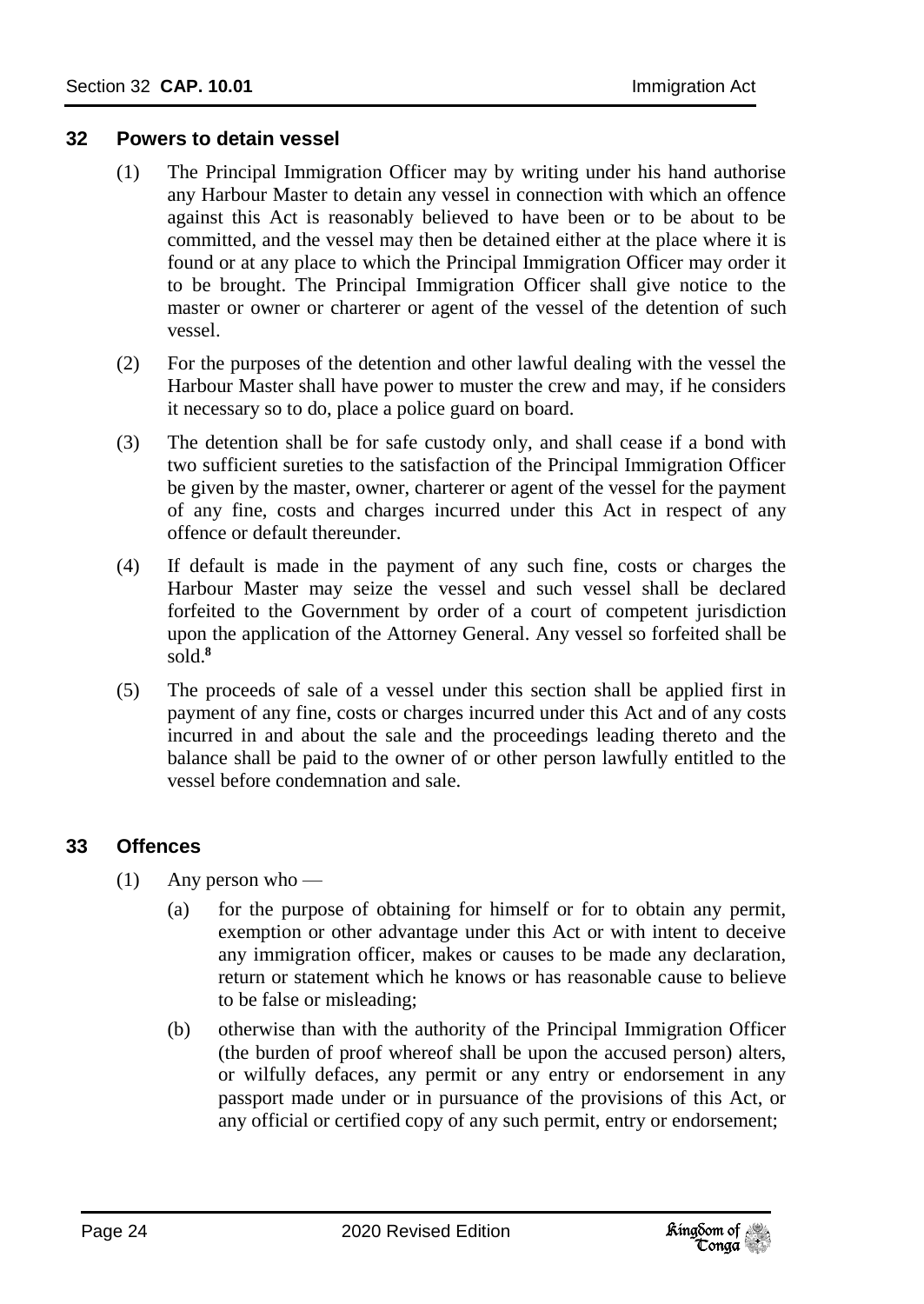- (c) resists, hinders or obstructs any immigration officer or other officer or person in the lawful execution of his duty, or in the lawful exercise of his powers, under this Act;
- (d) knowingly misleads or attempts to mislead any immigration officer in relation to any matter material to the performance or exercise by any immigration officer of any duty, function, power or discretion under this Act;
- (e) unlawfully uses or without lawful authority (the burden of proof whereof shall be upon the accused person) has in his possession any forged or unlawfully altered passport, permit or other document issued or purported to have been issued under this Act or any forged or unlawfully altered birth certificate, marriage certificate or other document purporting to establish status or identity, or any passport in which any visa, entry or endorsement has been forged or unlawfully altered;
- (f) knowingly uses or has in his possession any unlawfully issued or otherwise irregular passport, permit or other document issued or purported to have been issued under this Act;
- (g) refuses or fails to submit to a medical examination or to undergo or assist in carrying out any test or investigation in connection with a medical examination, when so required under section 5(1)(d) of this Act;
- (h) having arrived in the Kingdom as a passenger by sea or air from any place outside the Kingdom fails to appear before an immigration officer as directed by him;
- (i) unlawfully enters or is unlawfully present within the Kingdom in contravention of the provisions of this Act;
- (j) refuses or fails to comply with any notice issued to him under the provisions of this Act or any regulations made thereunder, with which he is required by this Act or such regulations to comply;
- (k) refuses or fails to comply with any lawful term or condition subject to which any permit is or has been issued to him under this Act and with which he is required by this Act to comply;
- (l) harbours any person whom he knows or has reasonable cause to believe to be a person whose presence in the Kingdom is unlawful;
- (m) uses any certificate, permit or exemption issued to or in respect of any other person as if it had been issued to or in respect of himself; or
- (n) gives, sells or parts with possession of any certificate, permit or exemption in order that, or intending or knowing or having reasonable cause to believe that, it may be used in contravention of the provisions of paragraph (m) of this subsection,

shall be guilty of an offence against this Act.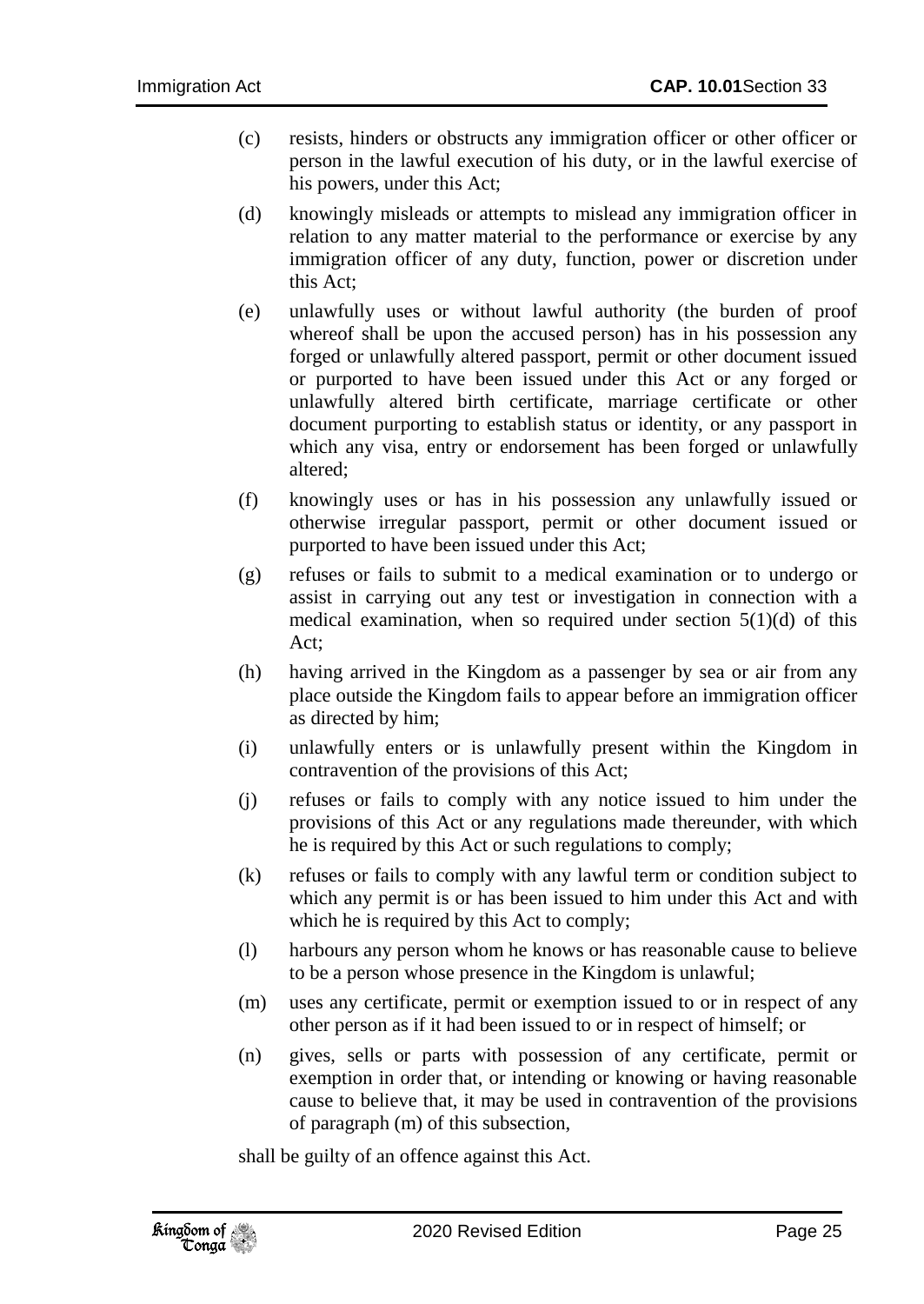- (2) For the purposes of any proceedings for an offence under paragraph (a) of subsection (1) of this section, a declaration, return or statement to which that paragraph relates shall be deemed to have been made, or, as the case may be, the causing thereof to be made shall be deemed to have been done, at the time and place at which the same was received by the officer or person to whom it was addressed.
- (3) Where any person is convicted of an offence under paragraph (a) of subsection (1) the court may, in addition to any penalty imposed for such offence, cancel any permit which was issued in consequence of such false declaration, return or statement as is mentioned in that paragraph.
- (4) Where any person is convicted of an offence under paragraph (k) of subsection (1) the court may, in addition to any penalty imposed for such an offence, cancel his permit.
- (5) Where any fine is imposed under the provisions of this Act upon any owner, agent or master of any ship, such ship may, by order of the court, be detained until such fine has been paid and it shall be lawful for the court when imposing any such fine to order execution against such ship in satisfaction of such fine.
- (6) In any proceedings for an offence under this section a person shall be deemed to know the contents of any declaration, return or statement which he has signed or marked, whether he has read such declaration, return or statement or not, if he knows the nature of the document.

#### <span id="page-25-0"></span>**34 General penalty**

Any person guilty of an offence against this Act for which no special penalty is provided shall be liable on conviction to imprisonment for a term not exceeding 2 years or to a fine not exceeding \$100 or to both such fine and imprisonment.

#### <span id="page-25-1"></span>**35 Trial of offences**<sup>9</sup>

All offences against this Act or any regulations made thereunder shall be cognizable  $by -$ 

- (a) the Magistrate's Court if within the limits of the jurisdiction of that Court; or
- (b) the Supreme Court.

#### <span id="page-25-2"></span>**36 Disposal of fees, fines and forfeitures**

All fees levied, all fines imposed and recovered, all monies forfeited and all costs and charges recovered, under this Act shall be paid into the General Revenue.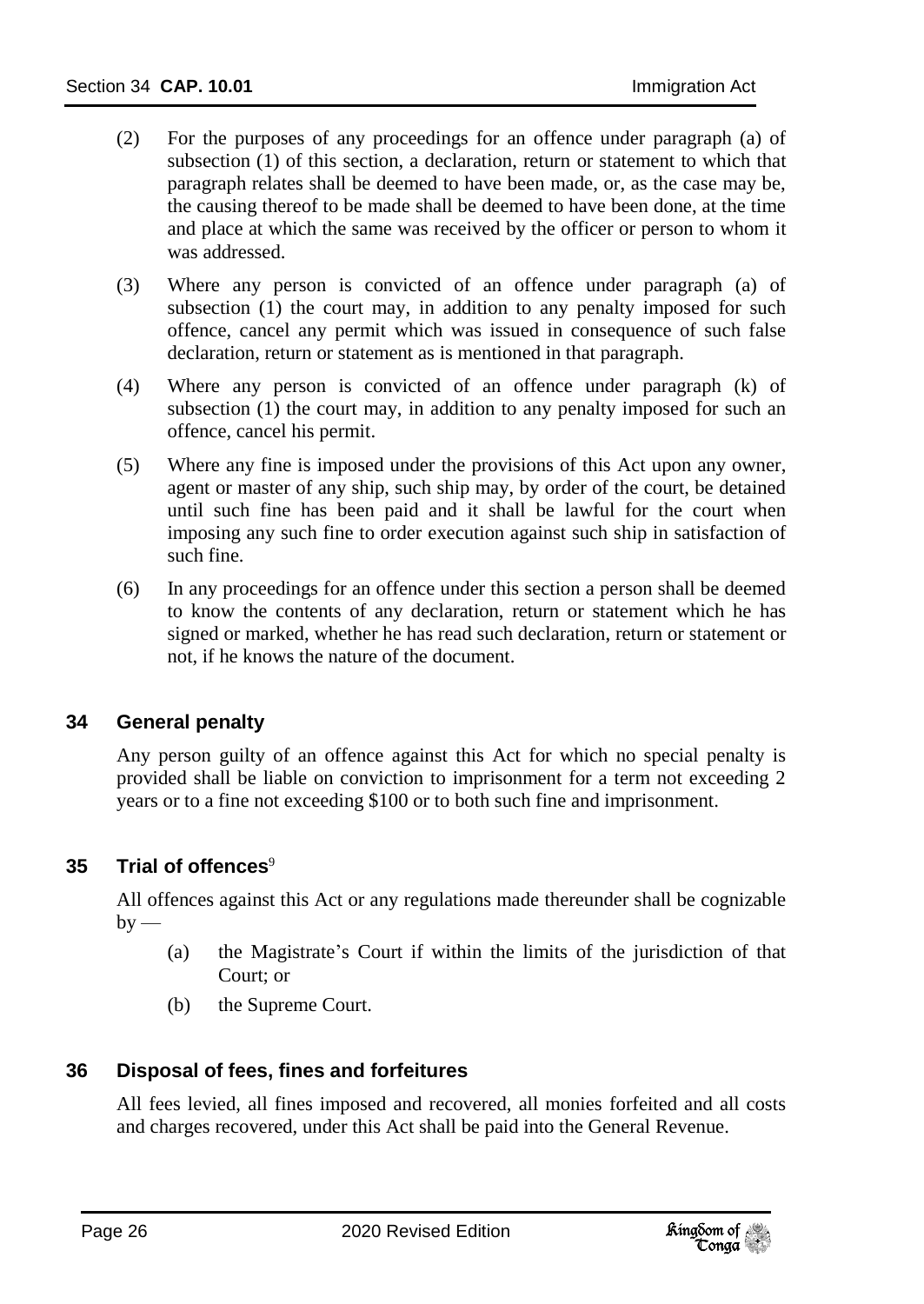#### <span id="page-26-0"></span>**37 Regulations**

- (1) The Prime Minister may with the consent of Cabinet make regulations not inconsistent with the provisions of this Act for all or any of the following purposes —
	- (a) prescribing anything which is to be or may be prescribed under the provisions of this Act;
	- (b) prescribing the forms to be used for the purposes of this Act and the stamps to be used by immigration officers;
	- (c) prescribing
		- (i) the period for which permits shall be valid;
		- (ii) the terms and conditions subject to which any person may be granted a permit and the authority who may issue permits;
	- (d) providing for the payment and recovery of any expenses incurred by the Government in connection with the detention, maintenance, medical treatment and removal from the Kingdom of any person under the provisions of this Act;
	- (e) prescribing the place where, the person to whom, and the manner in which application to enter the Kingdom shall be made;
	- (f) prescribing the procedure to be followed by persons entering the Kingdom;
	- (g) prescribing the procedure to be followed by authorities in the exercise of their functions under this Act;
	- (h) governing the procedure to be followed and the fees and costs to be paid on any appeal;
	- (i) prescribing the deposit or security to be made or given by or in respect of any person granted a permit, and the conditions subject to which such deposit or security may be forfeited;
	- (j) prescribing the fees to be charged for anything done, and for any permit, exemption or document issued, granted, renewed, extended or replaced under this Act and regulations thereunder;
	- (k) generally for the better carrying into effect of the purposes and provisions of this Act.
- (2) All regulations made under this section shall be published in the Gazette and shall be laid before the Legislative Assembly as soon as possible after such publication.

#### <span id="page-26-1"></span>**38 Power to exempt from provisions of this Act**

(1) Notwithstanding anything contained in this Act, the Prime Minister may, with the consent of Cabinet, by order exempt any person or class of persons, either absolutely or conditionally, from all or any of the provisions of this Act and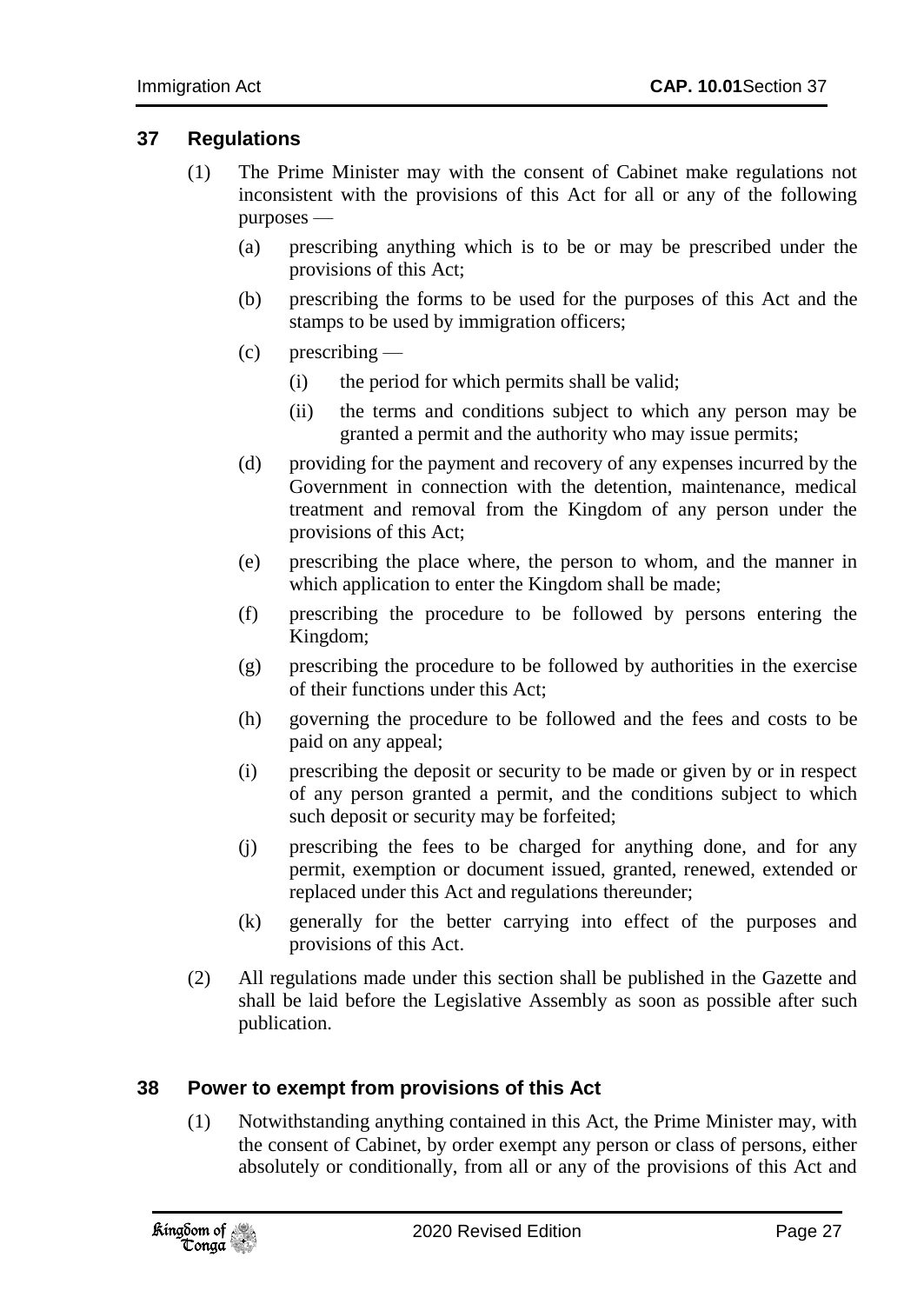may in any such order provide for any presumptions necessary in order to give effect thereto.

- (2) Every order made under this section shall be published in the Gazette.
- (3) Any person exempted under this section shall be issued with a certificate in the form prescribed in the Schedule to this Act.**10**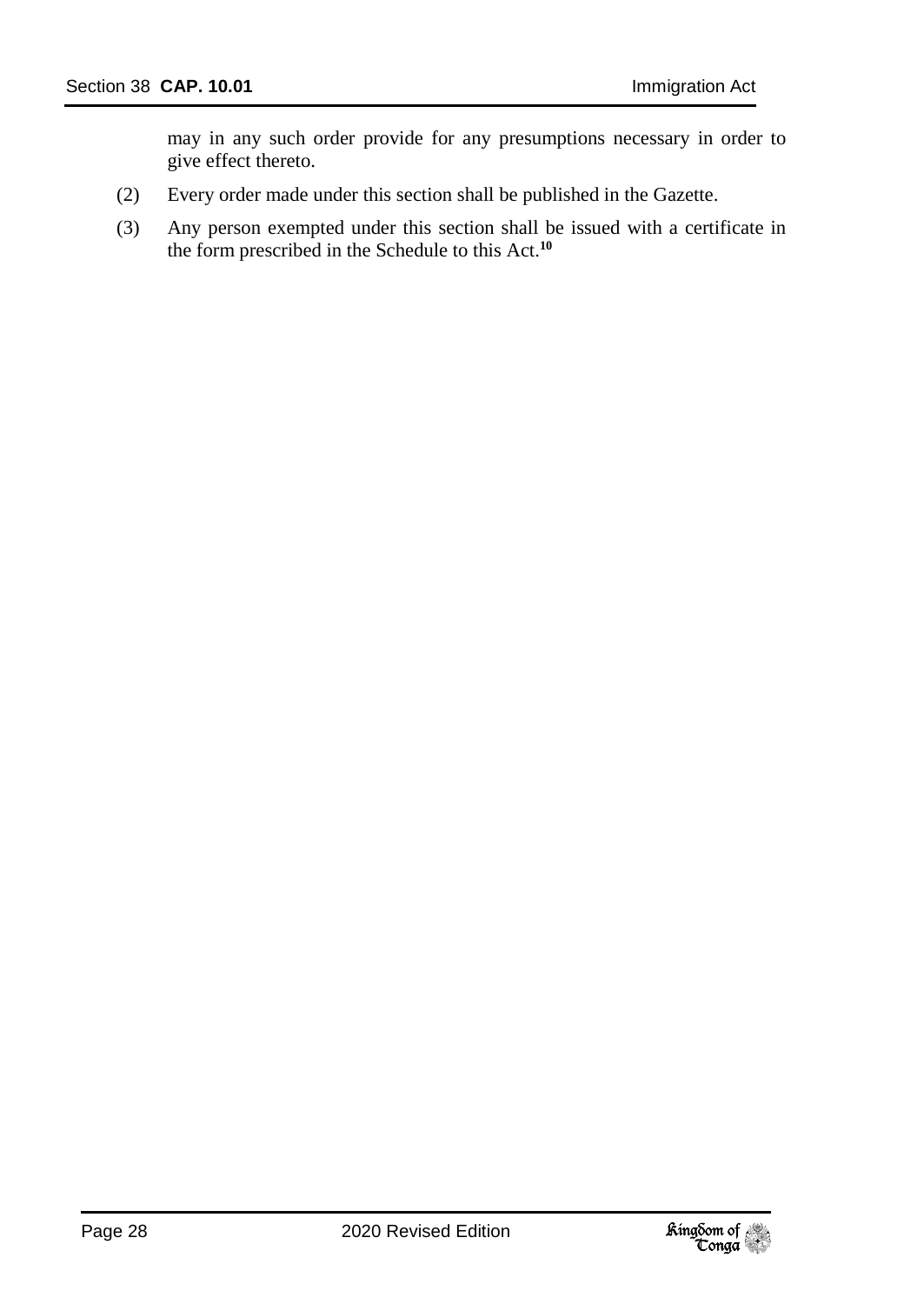#### **SCHEDULE**<sup>11</sup>

*(Section 38)*

#### **ORDER OF EXEMPTION UNDER SECTION 38 OF THE IMMIGRATION ACT**

Pursuant to section 38 of the Immigration Act, I with the consent of Cabinet HEREBY ORDER that (Full name, Occupation, and Address) is exempted from the operation of (Specify all or any provision) of that Act.

Dated at Nuku'alofa this day of 20

………………………………………… PRIME MINISTER